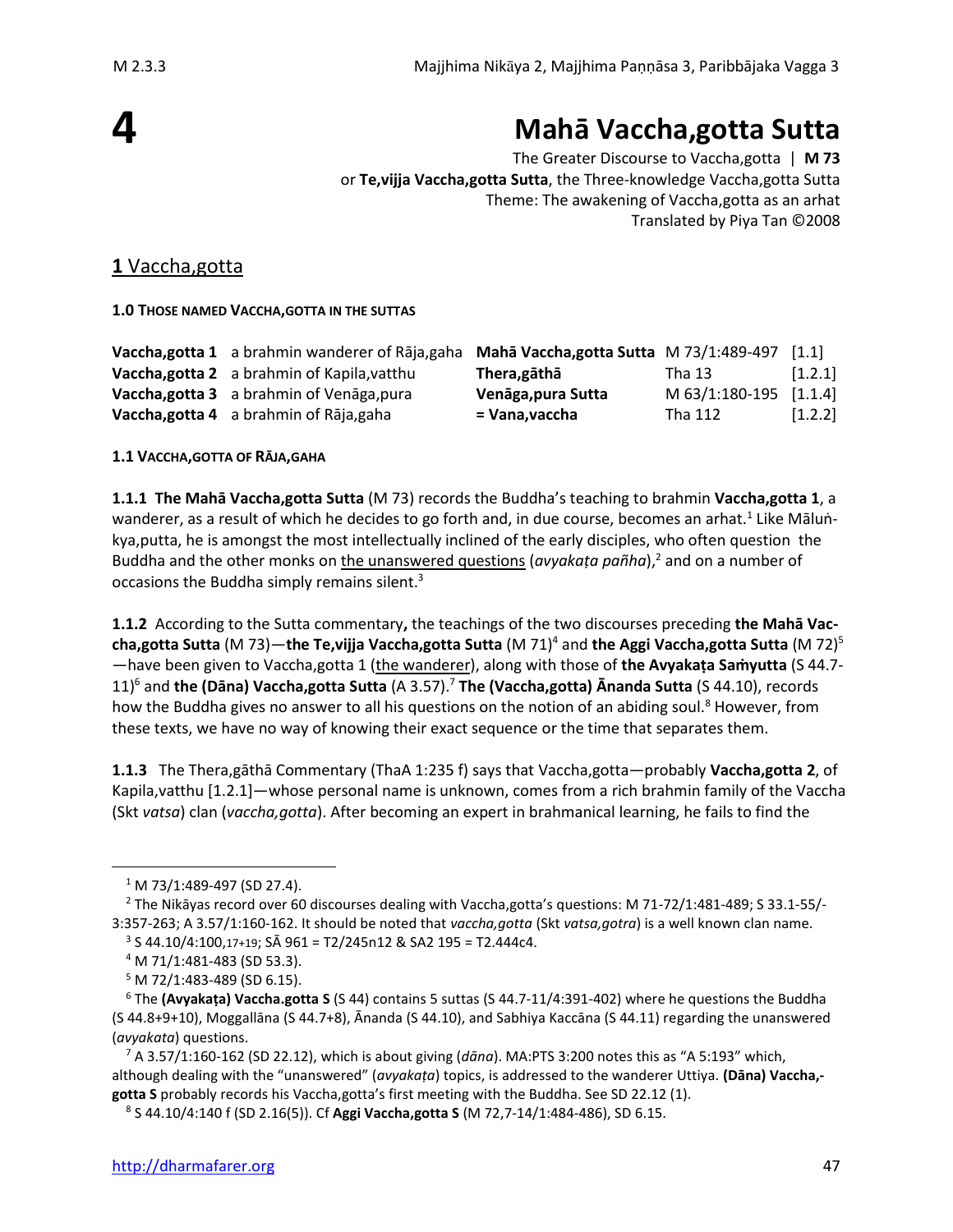answer he was seeking, and becomes a wanderer (*paribbājaka*), and later turns to the Buddha's teaching.<sup>9</sup>

**1.1.4 The Venāga,pura Sutta** (A 3.63) mentions a Vaccha,gotta, a brahmin of Venāga,pura—that is, Venāga,purika Vaccha,gotta or **Vaccha,gotta 3**—as the spokesman for the villagers there who profusely praises the Buddha.<sup>10</sup> The Commentaries are silent regarding him, and he does not seem to appear anywhere else in the early Canon. It is possible that he is identical with our wanderer Vaccha,gotta, who is said to be a native of Rāja, gaha. $^{11}$ 

The Aṅguttara Commentary explains *venāga,purika* as meaning "resident of Venāga,pura" (*venāga. pura,vāsī*) (AA 2:291), which means that he is not a native there, and probably a visitor who has gone there to meet the Buddha, or even has followed the Buddha there, and introduces the Buddha to the villagers of Venāga,pura.

#### **1.2 OTHER VACCHA,GOTTAS**

**1.2.1** There is a member of the Vaccha,gotta clan, a brahmin of Kapila,vatthu—probably **Vaccha,gotta 2** —who is said to be a childhood "playmate in the dust" (*paṁsu,kīḷika,sahāya*) of the Bodhisattva. After the Bodhisattva renounces the world, he becomes an ascetic (*tapassa*) himself. Then, when the Buddha has arisen in the world, he joins the order, and practising in the forest, becomes an arhat. His Thera,gāthā (Tha 13) show his great love for the forest. Hence, he is known as **Vana,vaccha**, Vaccha of the forest (ThaA 1:60 f).

**1.2.2** There is another **Vana,vaccha,** the son of a rich brahmin of Rāja,gaha, who is present at the Buddha's first meeting with rajah Bimbi,sāra. He is so impressed by the whole occasion, that he decides to join the order. He too becomes an arhat and lives in the forest—hence his name, Vana,vaccha (ThaA 1:236 f). His Thera,gāthā is at **Tha 112**. His Thera,gāthā Commentary is at ThaA 1:235 f. We can call him **Vaccha,gotta 4**.

## **2** Related texts

**2.1 TEACHINGS TO VACCHA,GOTTA 1.** The Mahā Vaccha,gotta Sutta is special in that it records the peak and goal of Vaccha,gotta's spiritual quest. The discourse has two Chinese parallels, found in two existing versions of the Samyukta Āgama.<sup>12</sup> The Burmese and Thai canons call this discourse the Mahā Vaccha Sutta.

From this discourse we have textual evidence that he is already very conversant with the main Buddhist teachings, so that he finally decides to join the order, practise meditation, and attain arhathood. In fact, before the events of the Mahā Vaccha,gotta, we have over 60 discourses recording Vaccha,gotta meeting the Buddha and other great disciples, discussing various doctrine points, especially philosophical topics (characteristic of him).

For **the wanderer Vaccha,gotta's spiritual progress** leading up to the Mahā Vaccha,gotta Sutta, you should study the following discourses, more or less in this sequence:

<sup>&</sup>lt;sup>9</sup> For further details, see SD 6.15 (1).

<sup>10</sup> A 3.63/1:180-185 (SD 21.1).

<sup>11</sup> **Mahā Vaccha,gotta S** (M 73/1:489-497), SD 27.4.

<sup>&</sup>lt;sup>12</sup> SĀ 964 = T2.246b-247c & SĀ2 198 = T2.446a-447b. SĀ 964 agrees with M 73 in locating the discourse in the squirrels' feeding-ground near Rāja,gaha, while DĀ2 198 simply mentions Rāja,gaha.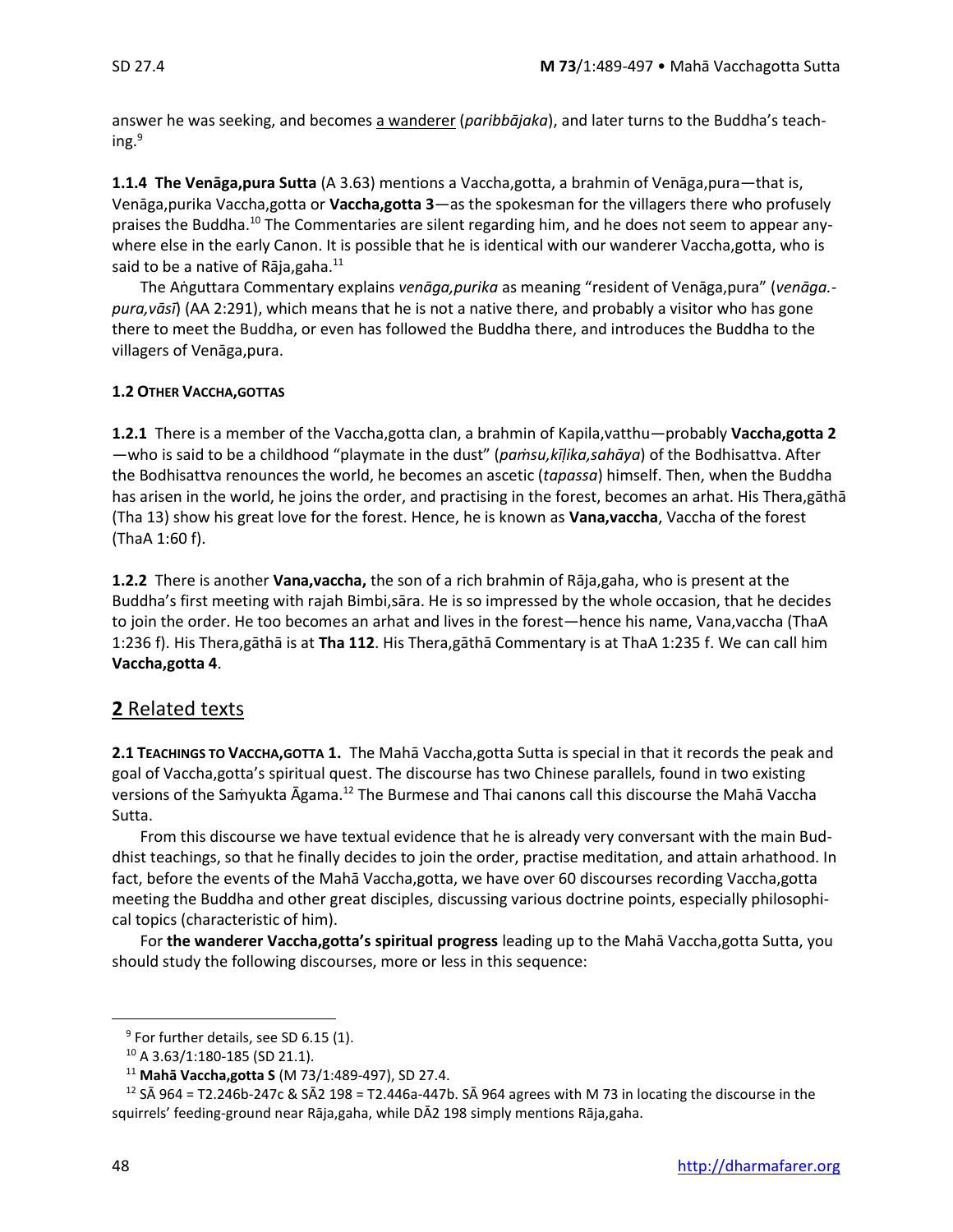- (1) **(Dāna) Vaccha,gotta Sutta** (A 3.57/1:160-162), SD 22.12, the wanderer asks the Buddha about giving.
- (2) **Tevijja Vaccha,gotta Sutta** (M 71/1:481-483), SD 53.3, also called the Cūa Vaccha,gotta Sutta, on omniscience: (to the wanderer) the Buddha defines the 3 knowledges he has and states that there is no path outside the teaching.
- (3) **Vaccha,gotta Saṁyutta** (S 33/3:257-262), comprising of 55 short discussions or sutta-cycles of teaching of the Buddha to the wanderer, Vaccha,gotta 1, all dealing with various reasons, basically not knowing the 5 aggregates, for one's subscribing to any of the 10 points.
- (4) **(Vaccha,gotta) Moggallāna Sutta** (S 44.7/4:391-395), the wanderer questions Moggallāna about the 10 points [2-12] and who answers in terms of the selflessness of the 5 aggregates.
- (5) **(Avyākata) Vaccha,gotta Sutta** (S 44.8/4:395-398), the wanderer asks the Buddha the same question (evidently before the Aggi Vaccha,gotta Sutta, M 72).
- (6) **Kutūhala,sāla Sutta** (S 44.9/4:396-400), SD 23.15. (To the wanderer) Rebirth is driven by karmic fuel.
- (7) **(Vaccha,gotta) Ānanda Sutta** (S 44.10/4:400 f), SD 2.16. The Buddha's silence. Ānanda explains to Vaccha,gotta about non-self.
- (8) **(Vaccha,gotta) Sabhiya Kaccāna Sutta** (S 44.11/4:401 f), SD 53.23. Sabhiya Kaccāna, a novice monk of 3 rains, answers the unanswered (*avyakaṭa*) questions of the wanderer Vaccha,gotta.
- (9) **Aggi Vaccha,gotta Sutta** (M 72/1:483-489), SD 6.15, where the Buddha explains the 4 logical alternatives (*koi*); the wanderer Vaccha,gotta goes for refuge.
- (10) **Mahā Vaccha,gotta Sutta** (M 73/1:489-497), SD 27.4, the wanderer Vaccha,gotta asks about *akusala*  and *kusala;* joins the order and attains arhathood.

In fact, Buddhaghosa, in commenting on the phrase "**have had a conversations with**" (*saha,kathī*)—where Vaccha,gotta remarks, "I have had conversations with master Gotama for a long time" [§3]—mentions some of these discourses.

#### **2.2 TEACHING "IN BRIEF"**

**2.2.1** However, Vaccha,gotta also immediately says, "It would be good if master Gotama would teach me regarding the wholesome and the unwholesome *in brief*." [§3] **Analayo** remarks on this peculiarity, thus:

This would seem curious, since one would not expect Vaccha,gotta to come all the way to see the Buddha and then, when asking his question, to make it right away clear that he did not want a long exposition. As a wanderer, one would expect him to have time and therefore to be able to listen to whatever the Buddha might be willing to teach him. (2007, sv M 1:489)

**2.2.2** Interestingly, the Saṁyukta Āgama versions reports that the Buddha initially refuses to have any discussion at all, and then (on Vaccha,gotta's characteristic insistence) indicates that he will give only a brief exposition on the wholesome and the unwholesome, as he has requested.

**2.2.3** Buddhaghosa, however, gives an interesting explanation (that Analayo does not mention), that is, the Buddha knows *that Vaccha,gotta, after all this time, is now ready for spiritual liberation*. Apparently, the Buddha declares that he would give only a brief teaching (since Vaccha,gotta is already familiar with much theoretical Dharma), knowing that Vaccha,gotta would question him further, and this would lead to his joining the order and awakening in due course (MA 3:200).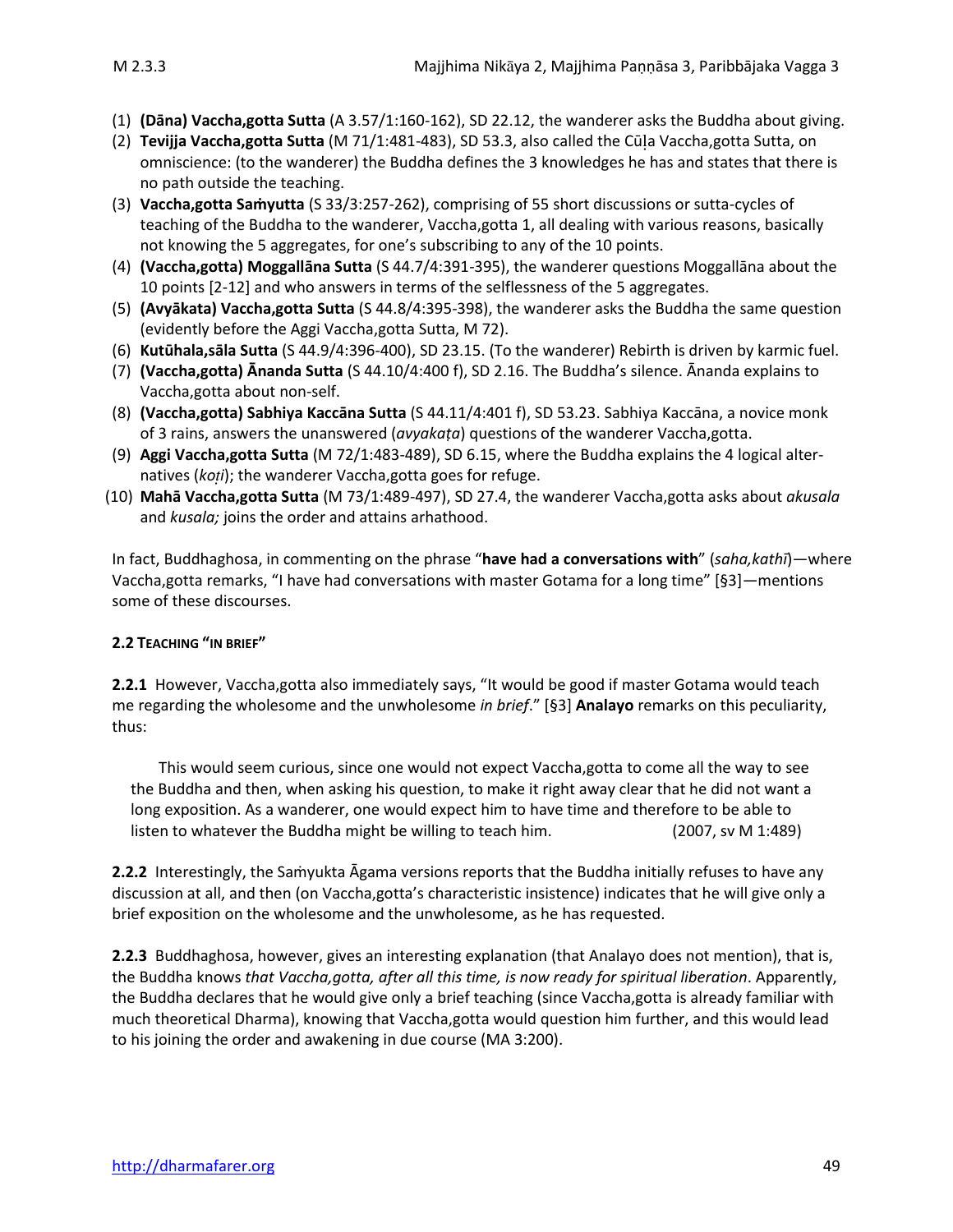**2.2.4 Analayo**, however, makes an interesting connection between Buddhaghosa and the two Saṁyukta Āgama versions of the Mahā Vaccha,gotta Sutta. Buddhaghosa explains that "**in brief**" (*saṅkhittena*) refers to all the 7 works of the Abhidhamma.<sup>13</sup>

What makes this remark interesting is that the two Saṁyukta Āgama versions also refer to the Abhidhamma [and the Vinaya]. This reference comes as part of their description of what went on in the Buddha's mind before he allowed Vacchagotta to put his questions. According to them, the Buddha decided to make use of the Abhidhamma when listening to Vacchagotta's question. $14$ (2007, sv M 1:489)

**2.2.5** It is possible that the translator/s had Buddhaghosa's Majjhima Commentary (the Papañca,sūdanī) (or a related source) with them when they translated this Sutta.<sup>15</sup> Or, perhaps, as **Analayo** suggests, there is another, even more interesting explanation:

The occurrence of this specification in the two Saṁyukta Āgama versions could however indicate a remark on the Abhidhamma, possibly as representative of teachings in brief, may have formed part of an ancient Indian commentary on this discourse, similar to the remark now found in the Pāli commentary. Such an ancient Indian commentary would have come down during the process of oral transmission together with the discourse to which it belongs, since in an oral setting one would expect both to be recited together.<sup>16</sup> With the discourse and the commentary recited together, it seems quite feasible that due to the dynamics of oral transmission part of the commentary may, perhaps even only accidentally, make its way into the discourse itself. This would explain why the two Samyukta Āgama versions, or more probably the Indian originals on which the Saṁyukta Āgama translations were based, bring in the topic of the Abhidhamma in a way that does not seem to make much sense within the context of their presentation.

(2007, sv M 1:489)

## **3** Sutta summary

| $[661-3]$ | Vaccha, gotta 1 [1.0] visits the Buddha, remarking that he has had "conversations with master |  |  |  |  |
|-----------|-----------------------------------------------------------------------------------------------|--|--|--|--|
|           | Gotama for a long time" and asks for a "brief teaching" on the wholesome and unwholesome.     |  |  |  |  |
| $[§§4-5]$ | The Buddha teaches him the 10 courses of wholesome karma.                                     |  |  |  |  |

- [§6] The Buddha then abruptly declares that when we destroy craving, we become arhats.
- [§§7-8] Vaccha,gotta asks the Buddha whether there are monks and nuns who are arhats besides the Buddha, the Buddha answers that there are many. Vaccha,gotta questions further and the Buddha answers accordingly regarding:
- [§9] … laymen non-returners …
- [§10] … laymen once-returners and streamwinners …
- [§11] … laywomen non-returners …

<sup>13</sup> *Satta,pakaraṇe abhidhamma,piṭake ca sabbaṁ saṅkhittam eva* (MA 2:00).

<sup>15</sup> After all, it is well known that the Vinaya Commentary (Samanta,pasadikā) was tr into Chinese by Saṅgha,bhadra in 489, but when it still appears to be an anonymous work. But it is possible that Saṅgha,bhadra knew or thought that Buddhaghosa was its author: see Oskar von Hinüber, *A Handbook of Pāli Literature,* 1996: 104 (§209).

<sup>16</sup> Contra K R Norman, *A Philological Approach to Buddhism,* 1997: 158-160. [See detailed n Analayo ad loc.]

<sup>&</sup>lt;sup>14</sup> SA 964 = T2.246b20: "I will now appropriately use Abhidhamma and Vinaya to accept and receive that [question]," 我今當以阿毘曇律納受於彼 wǒ jīn dàng yǐ āpítánlǜ nà shòu yū bǐ; SĀ2 198 = T2.446a18: "I will listen according to the Abhidhamma and Vinaya to that question," 吾當聽之若阿毘曇毘尼隨其所問 wú dāng tīng zhī ruò āpítánpíní suí qí suǒ wèn.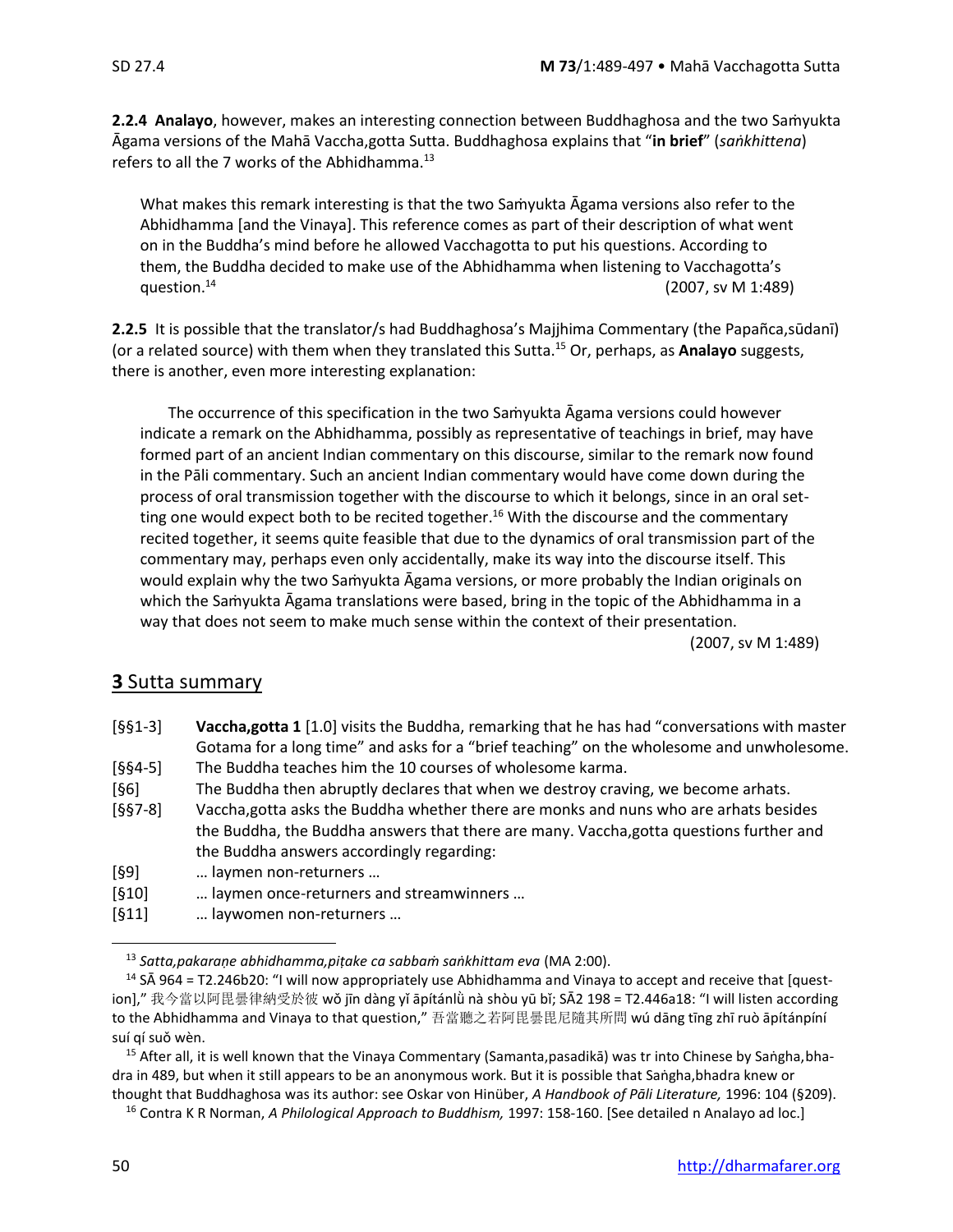- [§12] … laywomen once-returners and streamwinners …
- [§13] Vaccha,gotta joyfully roars his lion-roar, declaring the holy life under the Buddha is complete,
- [§14] gives the Ganges simile,
- [§15] goes for refuge and asks to be admitted as a monk.
- [§16] The Buddha tells him regarding the Vinaya provision that outsiders need to go on probation, but makes an exception of him (probably he is already a streamwinner then).
- [§17] Vaccha,gotta is ordained (and attains non-return); he returns to the Buddha to ask for higher teachings.
- [§18] The Buddha teaches him to cultivate calm and insight together, so that he is able to gain the
- [§§19-24] 6 direct knowledges.
- [§§25-26] Vaccha,gotta goes into solitary retreat and gains arhathood.
- [§§27-28] Meeting some visiting monks, he instructs them to inform the Buddha of his arhathood. The Buddha acknowledges, declaring that he already knew about it from the devas.

## **4** Some key terms

#### **4.1 AKUSALA AND KUSALA**

**4.1.1** There are two pairs of ethical terms common in early Buddhism, that is, *puñña,pāpa* ("good and evil") and *kusalâkusala* ("wholesome and unwholesome") [§§4-5]. The former, *puñña,pāpa* are the older terms, used by non-Buddhists mostly in a ritual sense, that is, when the ancient (usually brahmanical) religious rituals were properly discharged and performed, it was said to be *puñña* ("good, merit"), and when neglected or improperly performed, as *pāpa* ("bad, evil, demerit"). It is in this connection that **the Padhāna Sutta** (Sn 3.2) records the Bodhisattva as declaring to Māra, "I see not even the slightest need for merit" (*anumatto'pi puññena attho mayhaṁ na vijjati*).<sup>17</sup>

The reason for the Bodhisattva's declaration is understandable: both *puñña* and *pāpa* (or *apuñña*) that is, good and evil, merit and demerit, keep us in samsara. Our store *puñña* bring us with good rebirths, worldly blessings, and continued existence. But they come in pairs: there is either *puñña* or there is *pāpa.* We either enjoy life or suffer when the sources of joy are absent, and it goes on like that. Indeed, the world turns on *puñña* and *pāpa*; for, it is karma. And karma is either suffering or delayed and disguised suffering: the world stands in suffering (*dukkhe loko patiṭṭhito*). <sup>18</sup> The world turns on suffering.

**4.1.2** The more common early Buddhist term of good and evil in the spiritual or liberating sense is *kusalâkusala*, that is, wholesome and unwholesome. The word originally and generally means "skillful," as one is skilled in some field of study, or an art, or playing a musical instrument, and so on. The Buddha gives new meanings to this pair of word. Here, *kusala* ("wholesome" refers to the vehicle of karma that takes a spiral path leading out of samsara, that is, in to nirvana.

The Buddha re-visioned that nature and usage of "good" and "evil": firstly, by demythologizing *puñña,pāpa,* and secondly, by spiritualizing *kusalâkusala,* that is, going beyond its sense of merely mundane skills. As **Nathan Katz** has proposed, "*puñña* could better be seen as the habituating ground of *kusala…* so that the practice of *puñña* and the practice of *kusala* are not separate and discrete, but continuous" (1982:166).

**4.1.3** One of the simplest Buddhist models used here for the "wholesome path" is that of the 3 trainings (*ti,sikkhā*), that is, the training in moral virtue (body and speech), in meditation (the mind), and in wisdom

<sup>17</sup> Sn 431; Mvst 2:238,17\*; Lalv 261,18\*. See Sn:N 1992:228 n431.

<sup>18</sup> **Uḍḍita S** (216/1.67/1:40) = **Pihita S** (218/1.68/1:40).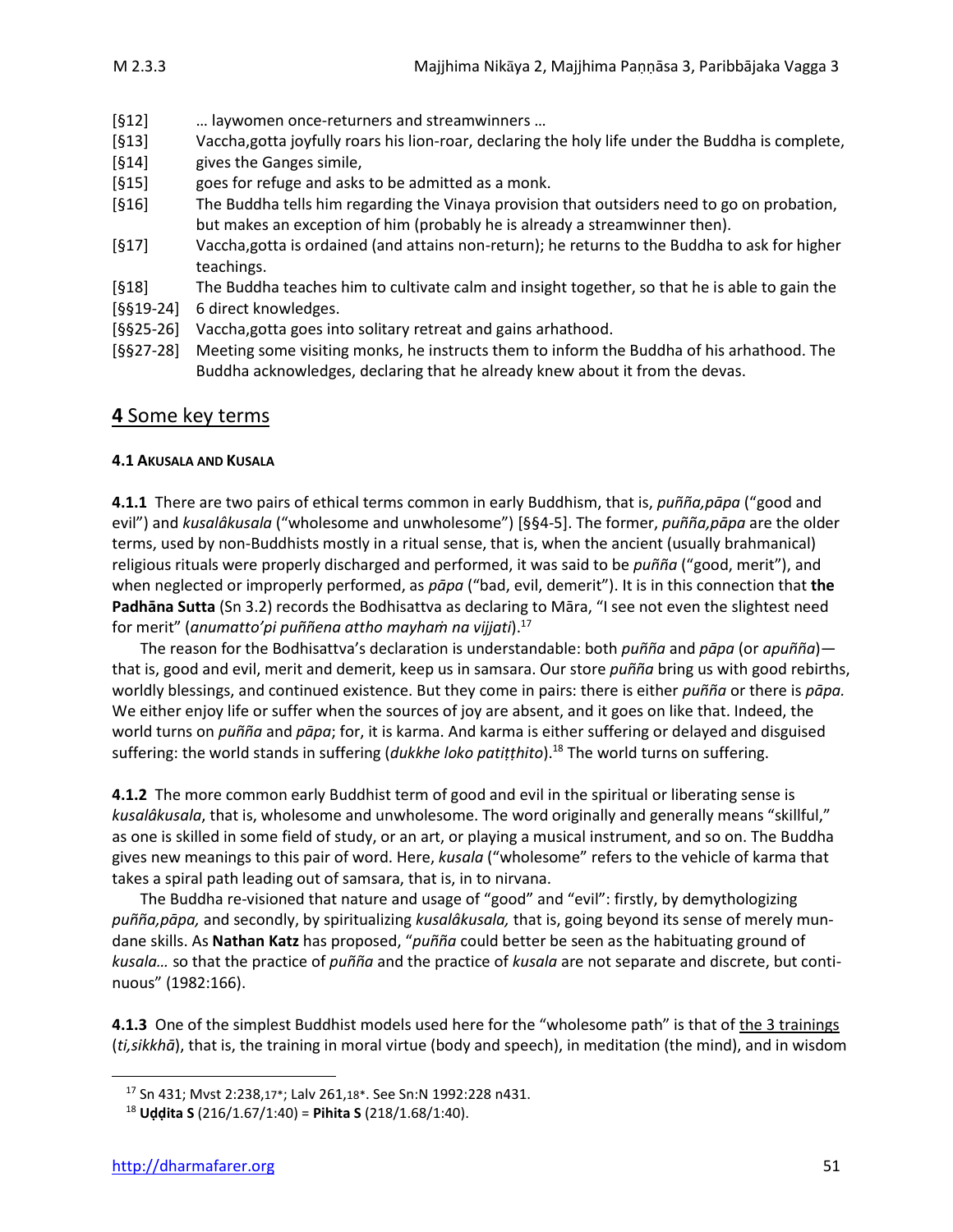(liberating knowledge).<sup>19</sup> The Mahā Vaccha,gotta Sutta uses the model of the ten wholesome courses of karma (*dasa kusala,kamma,patha*) [§5].<sup>20</sup> But **what is the difference between** *puñña* **and** *kusala* **here?** The key difference, as already hinted above, is that while *puñña* is related to rituals and vows (*sīla-b, bata*), which are externalized acts, *kusala* involves wholesome intention (*kusala,cetanā*), that is, mindfulness (*sati*) and some level of wisdom (*pañña*), which entails internalized practices.

**4.1.4** In short, we can here speak of 3 levels of good, as **Y Karunadasa** has done.<sup>21</sup> What is morally good has two levels: one represented by *puñña* and the other by *kusala.* Karunadasa explains:

Both have significance in the context of the Buddhist doctrine of karma, because both operate within the sphere of karma. In this connection it must also be noted here that Nibbana is described as *kammanirodha,* ie as the cessation of karma. (1994: 27 f (digital ed p7 of 10)

**4.1.5** Now this question arises: If acts of *kusala* prepare us on the way to nirvana, what is the position of *kusala* after that? It should be understood here that since nirvana transcends karma, there cannot be any acts of *kusala* karma for one who has attained nirvana. However, notes **Karunadasa**,

there is evidence to suggest that at this level *kusala* begins to operate at a higher level, a level that transcends the operation of karma. This explains why one who has attained Nibbana is described as *sampanna,kusala* (endowed with *kusala* qualities), *parama,kusala* (has reached the culmination in what is *kusala*). He is the one who has reached perfection (*parami-p,patta*) in noble virtue (*ariya,sīla*), in noble concentration (*ariya,samādhi*), in noble wisdom (*ariya,paññā*) and in noble emancipation (*ariya,vimutti*). (1994: 27 f; digital ed p7 of 10; Pali standardized)

**4.1.6** The various *kusala*-compounds quoted by Karunadasa are from **the Samaṇa,maṇḍika Sutta** (M 78), which explains *kusala* and *akusala* in terms of the arhat, that is, how the arhat is both awakened and morally virtuous:

#### And, carpenter, **where do these wholesome habits end without remains**?

Of their ending, too, it has been spoken: here, carpenter, a monk is morally virtuous (*slavā*), but he is *not made of moral virtue* [he does not identify with it] (*sila,maya*),<sup>22</sup> and he understands, as they really are, the freedom of mind and freedom by wisdom, where these wholesome habits end without remains. The same state of the state of the M 78,11(3)/2:27), SD 18.9

It is in this sense, that the arhat is said to have abandoned both good and evil (*pua.pāpa,pahna*, Dh 39c). $^{23}$ 

#### **4.2** *CETO,VIMUTTI***,** *PAÑÑĀ,VIMUTTI, UBHATO,BHĀGA,VIMUTTI*

**4.2.1** The terms, "freedom of mind" (*ceto,vimutti*) and "freedom through wisdom" (*paññā,vimutti*), are mentioned by Vaccha,gotta [§7]. The former, the freedom of mind (*ceto,vimutti*), refers to mental free-

<sup>19</sup> See **(Ti) Sikkhā S** (A 3.88/1:235), SD 24.10c.

<sup>20</sup> See **Sāleyyaka S** (M 41,7-14/1:286-288), SD 5.7.

 $21$  See Karunadasa 1994: 27 f (digital ed p7 of 10).

<sup>22</sup> *Nirodho pi nesa vutto, idha thapati, bhikkhu sīlavā hoti no ca sīla,mayo:* see §11(3)n. Of *sla,maya,* Comy says that, being endowed with moral habits, there is nothing further than this to be done (MA 3:270). On the various meanings of *-maya,* see VvA 10.

<sup>23</sup> For a discussion, see see **Beyond good and evil**, SD 18.7 esp (9).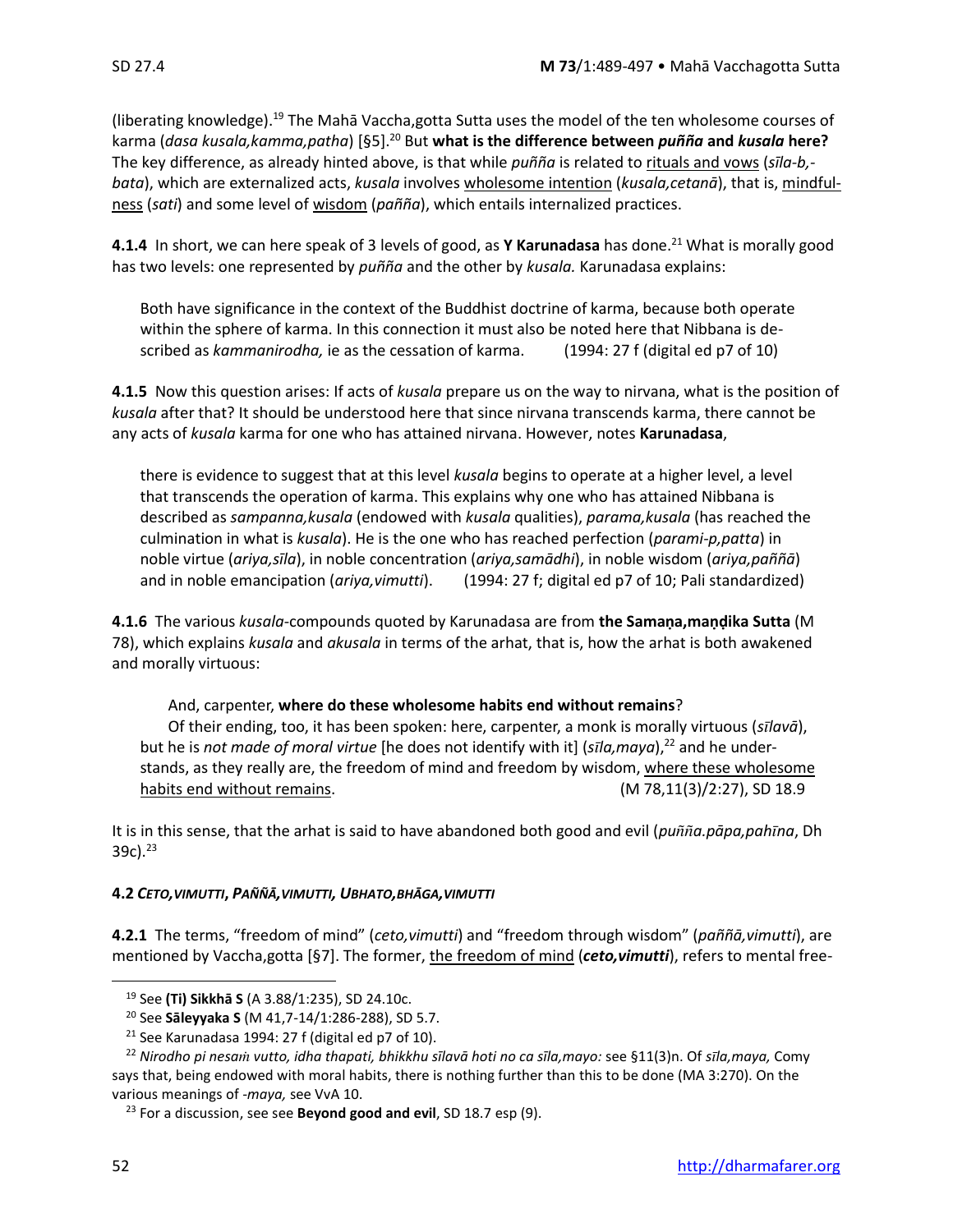dom that arises through the destruction of the mental hindrances),<sup>24</sup> while the latter, <u>the freedom</u> through wisdom (*paññā,vimutti*) is the realization or nirvana.

**4.2.2** All arhats, as such, are perfectly liberated in the same way from ignorance and suffering, but are distinguished into two types on the basis of their proficiency in concentration.<sup>25</sup> One who is "freed by wisdom" or "wisdom-freed" (*paññā,vimutta*) arhat "may not have reached the 8 liberations (*aṭṭha,* vimokkha)<sup>26</sup> 'in his own body' (that is, personally attaining it), but through seeing with wisdom, his 'mental influxes are destroyed' (*khīṇ'āsava*)" <sup>27</sup> (M 70.16/1:478).

**4.2.3** The arhats who can attain the 8 liberations (*aha,vimokkha*) are called freed both ways (*ubhato, bhāga,vimutta*), that is, freed from the physical body by means of the formless dhyanas, and from all defilements by the path of arhathood. These liberations include the nine successive attainments reached by the power of concentration, that is, the four dhyanas (*jhāna*), the four formless attainments (*āruppa samāpatti*), and the cessation of perception and feeling (*saā,vedayita,nirodha = nirodha,samāpatti*).

**4.2.4** The arhat freed both ways, as such, has knowledge of the different realms of existence. This indirect reference to the realms gives the Buddha the occasion to present a psychocosmic map. Having explained the conditions for rebirth, the Buddha goes on to show how the realms are divided into the seven stations for consciousness (*viāa-,hitiyā*) and the two spheres (*āyatana*).<sup>28</sup> Arhats like Sāriputta and Moggallāna are "freed both ways."<sup>29</sup> Both win arhathood through wisdom and their wisdom is the same. In short,

<sup>25</sup> The differences btw the 2 types of freedom are mentioned in **Mahā,nidāna S** (D 2:70 f) and **Kāgiri S** (M 1:477 f).

<sup>27</sup> *Āsava,* "mental influxes, or mental fluxes" (lit "inflow, outflow") comes from *ā-savati* "flows towards" (ie either "into" or "out" towards the observer). It has been variously translated as taints ("deadly taints," RD), corruptions, intoxicants, biases, depravity, misery, evil (influence), or simply left untranslated. The Abhidhamma lists 4 *āsava*: the influx of (1) sense-desire (*kām'āsava*), (2) (desire for eternal) existence or becoming (*bhav'āsava*), (3) views (*dih'āsava*), (4) ignorance (*avijjâsava*) (D 16,2.4, Pm 1.442, 561, Dhs §§1096-1100, Vbh §937). These 4 are also known as "floods" (*oghā*) and "yokes" (*yogā*). The list of 3 influxes (omitting the influx of views) is probably older and is found more frequently in the Suttas (**D 33**,1.10(20)/3:216; **M 9**,68-71/1:55, **39**,21/1:279; **A 3.59**/1:166- 168, **3,67**/1:197-199, **6,63**/3:410-417). The destruction of these āsavas is equivalent to the attainment of arhathood. See BDict: āsava.

<sup>28</sup> See eg **Mahā,nidāna S** (D 15/2:55-71), SD 5.17. Elsewhere these are called "the 9 abodes of beings" (*nava,satt'āvāsa*) (**D 33**,3.2(3)/3:263, **34**,2.2(3)/3:288; **A 9**.24/4:401). Here *āyatana* is rendered as "sphere," referring to a realm or level of meditation; where it refers to the senses, it is tr as "base." *Avacara* (lit "down-wandering") is tr as "realm," but "sphere" is often used here, too. See SD 5.17 Table 2 + SD 17.8a (5.2+11.2).

<sup>29</sup> On the 4 types of arhats, see **Te,vijja S** (D 13), SD 1.8 (2.1). **Richard Gombrich**, in ch 4 of his book *How Buddhism Began* (1996:96-134), discusses how he thinks *ceto,vimutti* and *paññā*,vimutti came to mean different things in the early development of Buddhist doctrine. This development was closely connected with the later scholastic view that one could gain awakening without meditation, which some scholars like Gombrich think the Buddha did not envisage (1996:96). See also T Brekke, *Religious Motivation and the Origins of Buddhism,* 2002: 67.

<sup>24</sup> **Mental hindrances** (*nīvaraṇa*), ie (1) sense-desire (*kāma-c,chanda*) or covetousness (*abhijjhā*), (2) ill will (*vyāpāda*), (3) sloth and torpor (*thīna,middha*), (4) restlessness and worry (*uddhacca,kukkucca*), and (5) spiritual doubt (*vicikicchā*). They hinder mental focus or samadhi. For details, see **Saṅgārava S** (S 46.55/5:121-126), SD 3.12 & **Mahā Assapura S** (M 39,12-18/1:274 f); also **Sāmaa,phala S** (D 2,69-73/171-73), **(Ānanda) Subha S** (D 10/1:207), **Satipahāna S** (M 10,36/1:60). MA 2:318-321 gives a detailed account of each of the 5 similes. See also Nyanaponika, *The Five Mental Hindrances,* BPS Wheel no 26, 1961: 27-34.

<sup>26</sup> For a full list of the 8 liberations, see **Mahā Nidāna S** (D 15,35/2:70 f) + SD 5.17.35 (10). See also **Saṅgīti S (**D 33/3.1(11)3:262, **Das'uttara S** (D 34,2.1(1)/3:228); **Vimokkha S** (A 8.66/4:306); also **Saṅkhār'upapatti S** (M 120.37- /3:103), SD 3.4.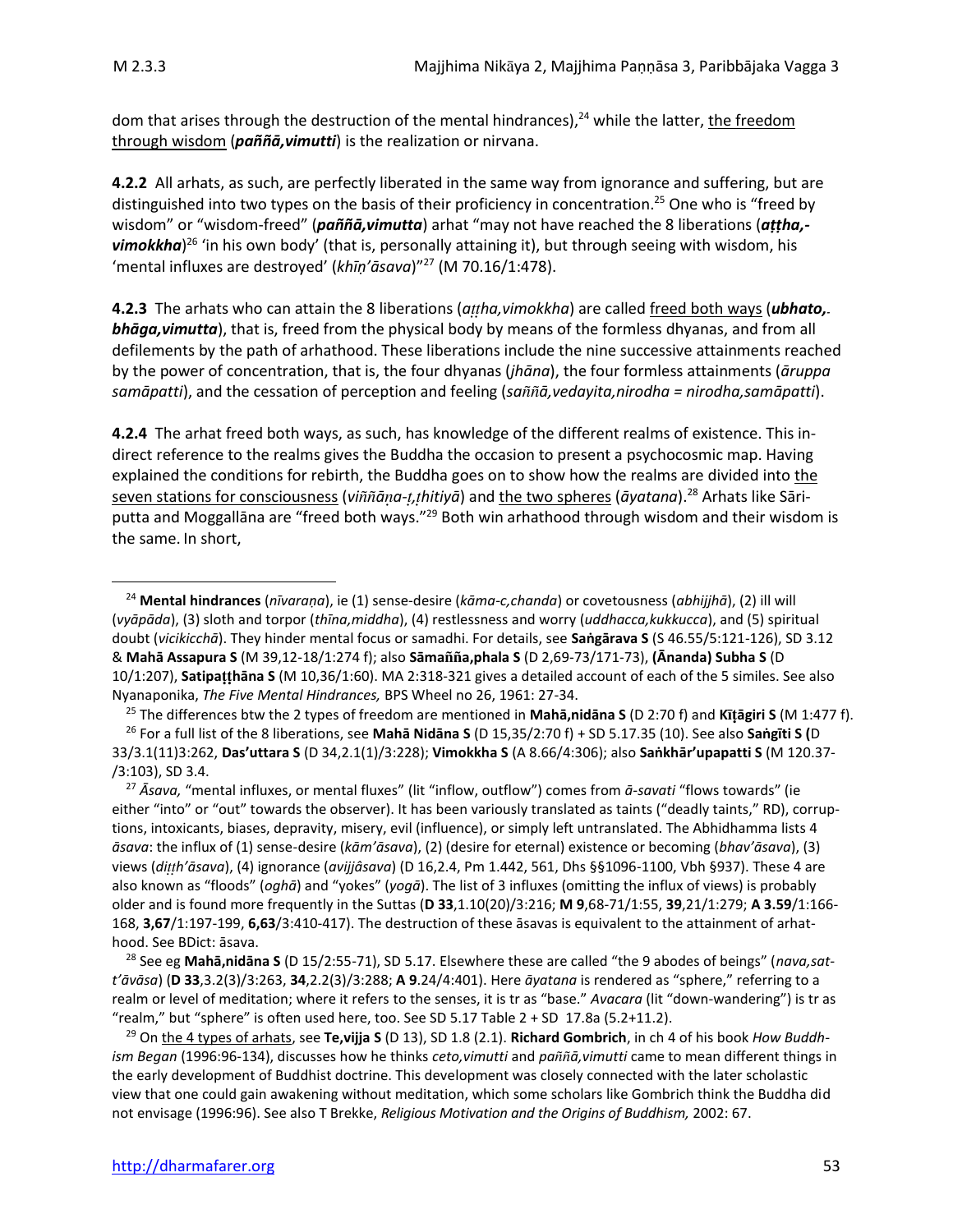The distinguishing mark between them, then, is the "bodily suffusion" of the immaterial liberations—the four immaterial [formless] attainments and the cessation of perception and feeling. The *ubhatobhāgavimutta* arahat has this experience, the *paāvimutta* lacks it.

(Bodhi 1984:47 f; see 48 n1)

**4.3 CALM AND INSIGHT. The Aguttara** says that the two states that partake of (or conduce to) spiritual knowledge (*vijjā,bhāgiyā*) are, namely, calm (*samatha*) and insight (*vipassanā*) [§18]. The cultivation of calm leads to the destruction of passion, and the cultivation of insight to the destruction of ignorance (A 2.4.10/1:61). The distinction between the two is expressed by "freedom of mind" (*ceto,vimutti*) and "freedom by wisdom" (*paā,vimutti*) respectively. "However," notes **Analayo,**

these two expressions are not simply equivalent in value relative to realization. While "freedom by wisdom" (*paā,vimutti*) refers to the realization of *Nibbāna,* 'freedom of the mind' (*cetovimutti*), unless further specified as 'unshakeable' (*akuppa*), does not imply the same. "Freedom of the mind" can also connote temporary experiences of mental freedom, such as the attainment of the four dhyana, or the development of the divine abodes (*brahmavihāra*) [eg M 1:296]. Thus this passage is not presenting two different approaches to realization but two aspects of the meditative path, one of which is not sufficient by itself to bring realization.

(Analayo, *Satipahāna: The Direct Path to Realization,* 2003:89 f)<sup>30</sup>

— — —

## **Mahā Vaccha,gotta Sutta** The Greater Discourse to Vaccha,gotta M 73

**1** Thus have I heard.

At one time the Blessed One was staying in the squirrels' feeding ground in the Bamboo Grove near Rāja,gaha.

## Vaccha,gotta meets the Buddha

**2** Then the wanderer Vaccha,gotta approached the Blessed One, and exchanged greetings with him. When this courteous and friendly exchange was concluded, the wanderer Vaccha,gotta sat down at one side. Sitting thus as one side, the wanderer Vaccha,gotta said this to the Blessed One:

**3** "I have had conversations with master Gotama for a long time.<sup>31</sup> It would be good if master Gotama would teach me regarding the wholesome and the unwholesome *in brief*."

"Vaccha, I could teach you regarding the wholesome and the unwholesome *in brief*, and I could teach you regarding the wholesome and the unwholesome *in detail,* too. But, Vaccha, I will teach you regarding the wholesome and the unwholesome *in brief*. 32

<sup>&</sup>lt;sup>30</sup> See also Lily de Silva, "Cetovimutti, paññāvimutti and ubhatobhāgavimutti," Pāli Buddhist Review 3,3 1978: 118-145.

<sup>31</sup> *Dīgha,rattâhaṁ bhotā gotamena saha,kathī.* See Intro (2.1-2).

<sup>32</sup> On a teaching "in brief" (*saṅkhittena*), see Intro (4.1).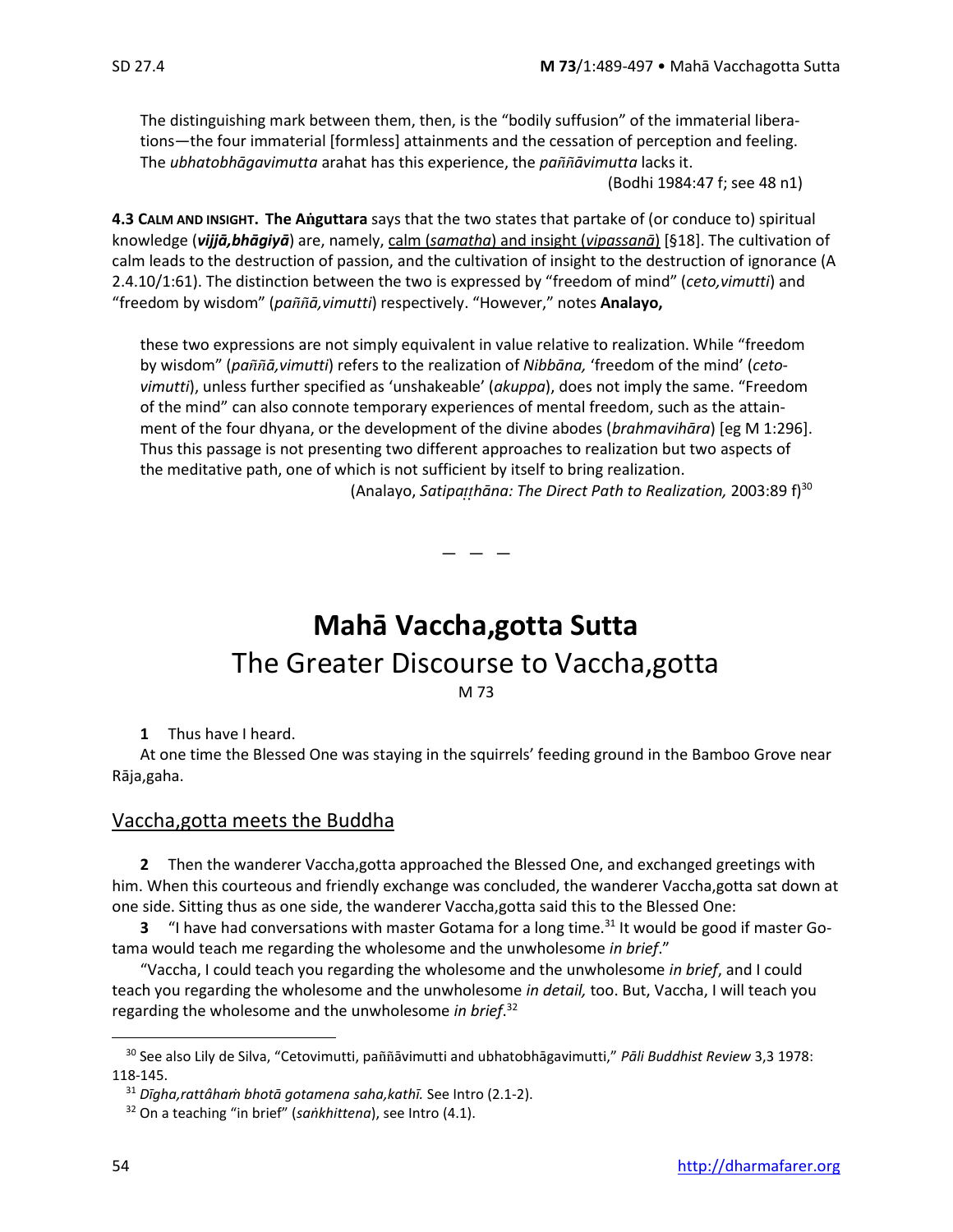Listen well, pay attention, I will speak."

"Yes, master Gotama," the wanderer Vaccha,gotta answered the Blessed One in assent.

### The 10 courses of wholesome karma

|     | The Blessed One said this:<br>4                                      |  |                         |                                     |                                      |                             |  |
|-----|----------------------------------------------------------------------|--|-------------------------|-------------------------------------|--------------------------------------|-----------------------------|--|
|     | "Greed,                                                              |  | Vaccha, is unwholesome; | non-greed                           | is wholesome.                        |                             |  |
|     | Hate,                                                                |  | Vaccha, is unwholesome; | non-hate                            | is wholesome.                        |                             |  |
|     | Delusion,                                                            |  | Vaccha, is unwholesome; | non-delusion                        | is wholesome.                        |                             |  |
|     | Such, Vaccha, are these 3 unwholesome states and 3 wholesome states. |  |                         |                                     |                                      |                             |  |
|     | Vaccha, $33$<br>5.                                                   |  |                         |                                     |                                      |                             |  |
|     | (1) destroying life                                                  |  | is unwholesome;         | abstaining from destroying life     |                                      | is wholesome;               |  |
| (2) | taking the not-given                                                 |  | is unwholesome;         |                                     | abstaining from taking the not-given | is wholesome;               |  |
|     | (3) sexual misconduct                                                |  | is unwholesome;         |                                     | abstaining from sexual misconduct    | is wholesome;               |  |
|     | (4) false speech                                                     |  | is unwholesome;         | abstaining from false speech        |                                      | is wholesome;               |  |
| (5) | malicious talk                                                       |  | is unwholesome; [490]   | abstaining from malicious talk      |                                      | is wholesome;               |  |
| (6) | harsh speech                                                         |  | is unwholesome;         | abstaining from harsh speech        |                                      | is wholesome;               |  |
| (7) | idle chatter                                                         |  | is unwholesome;         | abstaining from <i>idle chatter</i> |                                      | is wholesome;               |  |
|     | (8) covetousness                                                     |  | is unwholesome;         | abstaining from covetousness        |                                      | is wholesome;               |  |
| (9) | ill will                                                             |  | is unwholesome;         | abstaining from ill will            |                                      | is wholesome;               |  |
|     | (10) wrong view                                                      |  | is unwholesome;         | abstaining from wrong view          |                                      | is wholesome. <sup>34</sup> |  |
|     |                                                                      |  |                         |                                     |                                      |                             |  |

Such, Vaccha, are these 10 unwholesome states and 10 wholesome states.

**6** <sup>35</sup>Vaccha, when a monk has abandoned craving, cut them off at the root, made them like a palm-tree stump, done away with them so that they are not subject to further growth,

then that monk is an arhat, with mental influxes destroyed, $36$  who has lived the holy life, done what has to be done, laid down the burden, $37$  reached his own goal, destroyed the fetters of being, freed through right knowledge."<sup>38</sup>

#### Monastic arhats

**7** (1) ARHAT MONKS. "Other than master Gotama,<sup>39</sup> is there any *one* **monk**, a disciple of master Gotama, who,

<sup>33</sup> For a more detailed listing, see **Sāleyyaka S** (M 41,7-14/1:286-288), SD 5.7.

<sup>34</sup> *Micchā,diṭṭhi kho, vaccha, akusalaṁ sammā,diṭṭhi kusalaṁ.* This is qu at Kvu 14.8.3/505, which also quotes: "Puṇṇa, there are two destinies for one with wrong view, I say: either hell or the animal kingdom!" (M 57,3b/1:388; S 42.2/4:307)

<sup>&</sup>lt;sup>35</sup> This new statement comes in rather abruptly, as the prec section speaks of the 10 courses of karma, and here it is about "cutting off craving at the root," ie, the attainment of arhathood. The two Saṁyukta Āgama version, however, provide a link between these two topics, indicating that to understand the 3 roots and the 10 courses of karma according to reality forms the basis for the destruction of the influxes and attaining liberation (SA 964 = T2.246c3; SĀ 198 = T2446a29).

<sup>36</sup> "Mental influxes destroyed," *khī'āsava:* see Intro (4.2).

<sup>37</sup> "Laid down the burden," *ohita,bhāra.* Comy mentions 3 kinds of burden: the aggregates (*khandha*); the mental defilements (*kilesa*); and formations (*abhisakhāra*) (MA 1:43). We are nothing but the 5 aggregates (form, feeling, perception, mental formations, consciousness); the mental defilements cause us suffering; the formations are karma that fuel our lives and rebirth.

<sup>38</sup> The prec portion of this sentence is a stock description of the arhat. "Right (or full) knowledge" (*samma-d-aññā*), alt tr "right final knowledge," ie liberating wisdom that constitutes arhathood.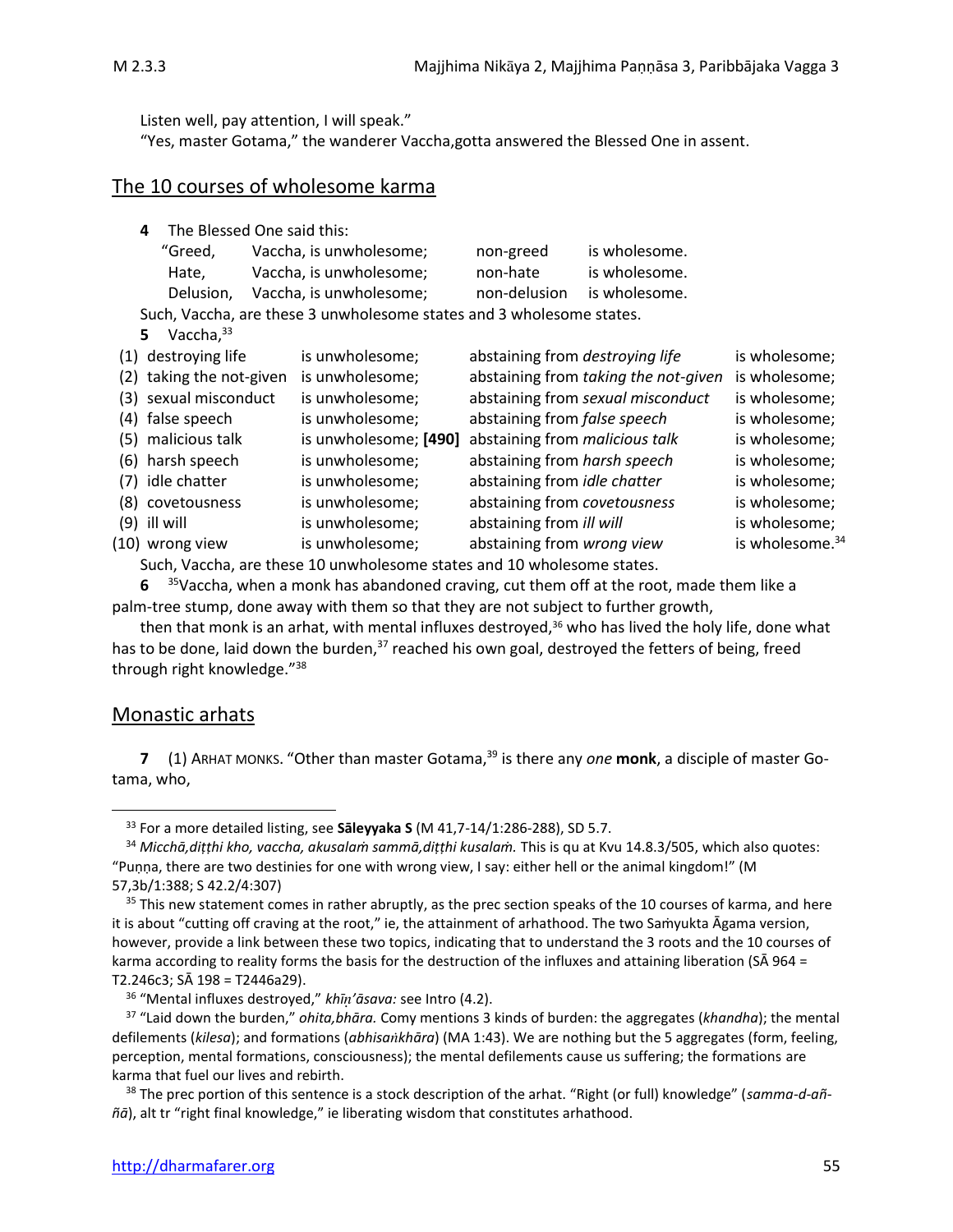having right here and now realized for himself through direct knowledge,

attained and dwelled in the freedom of mind and **freedom by wisdom**<sup>40</sup> that are influx-free with the destruction of the mental influxes?"<sup>41</sup>

7.2 "Not just one, Vaccha, nor 100, nor 200, nor 300, nor 400, nor 500, but far more monks, who are my disciples, who,

having right here and now realized for *themselves* through direct knowledge,

attained and dwelled in the freedom of mind and freedom by wisdom that are influx-free with the destruction of the mental influxes."

**8** (2) ARHAT NUNS. "Other than master Gotama, other than the monks, is there any *one* **nun**, a disciple of master Gotama, who,

having right here and now realized for herself through direct knowledge,

attained and dwelled in the freedom of mind and **freedom by wisdom** that are influx-free with the destruction of the mental influxes?"

8.2 "Not just one, Vaccha, nor 100, nor 200, nor 300, nor 400, nor 500, but far more nuns, who are my disciples, who,

having right here and now realized for *themselves* through direct knowledge,

attained and dwelled in the freedom of mind and freedom by wisdom that are influx-free with the destruction of the mental influxes."

## Laymen saints

**9** (3) LAYMEN NON-RETURNERS. "Other than master Gotama, other than the monks, other than the nuns, is there any *one* layman, a disciple of master Gotama,

**a householder dressed in white, a brahmachari [a celibate]**, who,

having exterminated the 5 lower fetters,<sup>42</sup>

who spontaneously arises (in the pure abodes), $43$  therein attains nirvana,

<sup>39</sup> *Tiṭṭhatu bhavaṁ gotamo.* Here *tiṭṭhatu* (imp of *tiṭṭhati,* "he stands") has a curious idiomatic usage, reflection an exception, eg "not only in the world to come, but even in this world itself, he digs up his root" (*tiṭṭhatu para,loko so pana puggalo idha,lokasmiṁ yeva…attano mūlaṁ khaṇati*, DhA 3:356): see DPL: Ṭiṭṭhati and Ṭhāti (p509).

 $40$  "Freedom of mind and freedom through wisdom," see Intro (4.2).

<sup>41</sup> *Atthi pana te bhoto gotamassa eka,bhikkhu'pi sāvako yo āsavānaṁ khayā anāsavaṁ ceto,vimuttiṁ paññā,vimuttiṁ diṭṭhe'va dhamme sayaṁ abhiññā sacchikatvā upasampajja viharatī*, Section paraphrase: "Is there any other disciples of yours who has directly attained the freedom of mind and the freedom by wisdom living now?" On this question and the next, Comy says that Vaccha,gotta thinks that arhathood is the exclusive domain of the Buddha (MA 3:201). On "mental influxes," *āsava,* see (4.2) n.

<sup>42</sup> **The 10 fetters** (*dasa sayojana*) are: (1) self-identity view (*sakkāya,dihi*), (2) spiritual doubt (*vicikicchā*), (3) attachment to rituals and vows (*sla-b,bata,parāmāsa*), (4) sensual lust (*kāma,rāga*), (5) repulsion (*paigha*), (6) greed for form existence (*rpa,rāga*), (7) greed for formless existence (*arpa,rāga*), (8) conceit (*māna*), (9) restlessness (*uddhacca*), (10) ignorance (*avijjā*) (S 5:61; A 5:13; Vbh 377). In some places, no 5 (*kāma,rāga*) is replaced by illwill (*vyāpāda*). The first 5 are the lower fetters (*orambhāgiya*), and the rest, the higher fetters (*uddhambhāgiya*). The abandonment of the lower 5 fetters makes one a non-returner (*opapātika* or *anāgāmī*) (see **Ānāpānasati S**, M 118,10), SD 7.13. This verse technically refers to the non-returner, but here is spoken of an arhat, one who has broken all 10 fetters: see **Laukikopama S** (M 66,17/1:454), SD 28.11.

<sup>43</sup> The pure abodes (*suddh'āvāsa*) are the 5 highest heavens of the form world (*rūpa,loka*) inhabited only by nonreturners who assume their last birth to and attain nirvana as arhats (D 3:237, M 3:103, Vbh 425, Pug 42-46). The 5 pure abodes, ie their inhabitants and respective lifespans, are: These worlds are Āviha ("Non-declining," 1000 MK), Ātappa ("Unworried," 2000 MK), Sudassā ("Clearly Visible," 4000 MK), Sudassī ("Clear-visioned," 8000 MK) and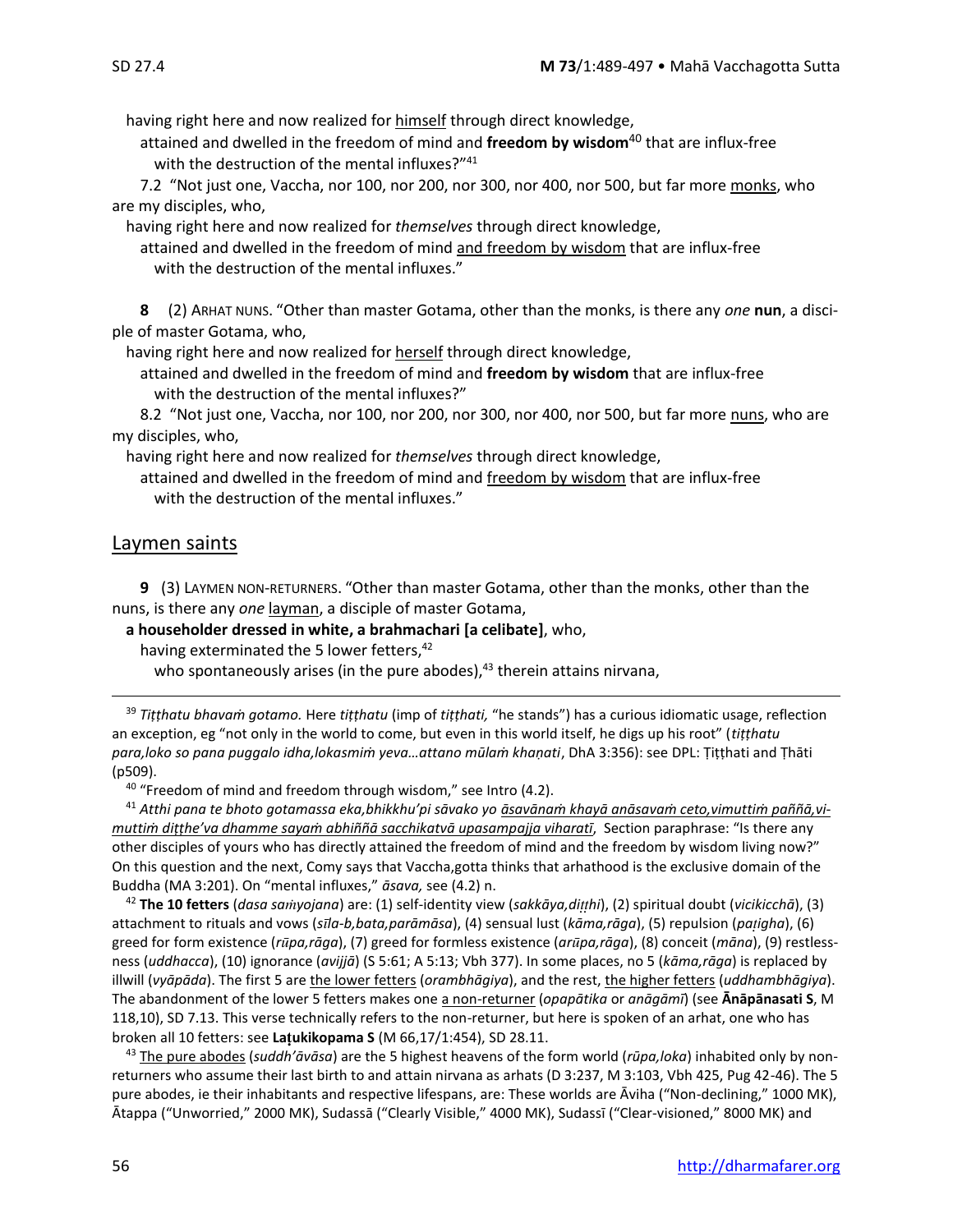and of a nature not to return from that world?"44

9.2 "Not just one, Vaccha, nor 100, nor 200, nor 300, nor 400, nor 500, but far more laymen, who are my disciples, householders dressed in white, brahmacharis [celibates], who,

*having exterminated the 5 lower fetters,* **[491]**

*spontaneously arise (in the Pure Abodes), therein attain nirvana, and of a nature not to return from that world*."

**10** (4) LAYMEN STREAMWINNERS. "Other than master Gotama, other than the monks, other than the nuns, other than the laymen, householders dressed in white, brahmacharis [celibates], is there any *one* layman, a disciple of master Gotama, a householder dressed in white,

**who enjoy sense-pleasures**, 45 who is a doer of the teaching, follower of instructions, crossed beyond doubt, become free of uncertainties, gained fearless confidence, and independent of others, dwells in the teaching?"<sup>46</sup>

10.2 "Not just one, Vaccha, nor 100, nor 200, nor 300, nor 400, nor 500, but far more laymen, who are my disciples, householders dressed in white, who enjoy sense-pleasures,

who are doers of the teaching,

followers of instructions,

crossed beyond doubt,

become free of uncertainties,

gained fearless confidence, and

independent of others, dwell in the teaching."

Akanitthā ("Highest," 16000 MK) (D 3:237, M 3:103, Vbh 425, Pug 42-46). MK = Mahā Kappa.that is, a full cycle of a world-period or cycle of the universe (V 3:4 = D 3:51, 111 = It 99; D 1:14; A 2:142). For celestial map, see **Kevaḍḍha S** (D 11/1:211-223), SD 1.7; for world cycle, see **Aggañña S** (D 27/3:80-97), SD 2.19.

<sup>44</sup> "Householder … from that world," *atthi pana bhoto gotamassa ek'upāsako'pi sāvako gihī odāta,vasano brahma,cārī yo pañcannaṁ oram,bhāgiyānaṁ saṁyojanānaṁ parikkhayā opapātiko tattha parinibbāyī anāvatti,dhammo tasmā lokā'ti*. This question is about the non-returner, which even a layman may attain. However, such laymen will remain naturally celibate because they have destroyed the fetter of sense-desire. Note here that no lay disciples are mentioned as attaining arhathood: see **Laymen saints,** SD 8.6 (13).

<sup>45</sup> "A householder, dressed on white, who enjoys sense-pleasures," *gihī odāta,vasano kāma,bhogī*. See SD 47.1 (1.1.2.4); SD 52.11 (1.2.3.3). On the 10 kinds of *kāma,bhogī,* see **Rāsiya Gāmaṇi S** (S 42.12/4:331-337), SD 91.3; **Kāma,bhogī S** (A 10.91/5:177-182), SD 100.8.

<sup>46</sup> "Gone beyond doubt … in the Teacher's teaching," *sasana,karo ovāda-p,paṭikāro tia,vicikiccho vigata,katha,katho vesārajja-p,patto apara-p,paccayo satthu,sāsane viharati*, which refers to the once-returner and the streamwinner, who may be incelibate laypersons (but keeping to the 5 precepts): as in **Ambaṭṭha S** (D 3/1:110), **Kūṭa,danta S** (D 5/1:148), **Cūḷa Saccaka S** (M 35,24/1:234 f), **Mahā Vaccha,gotta S** (M 73,10/1:491), **Upāli S** (M 56- /1:380), **Mahā Vaccha,gotta S** (M 73/1:491), **Dīgha,nakha S** (M 74/1:501), **Brahmāyu S** (M 91/2:145), **(Licchavī) Sīha S** (A 8.12/4:186), **Ugga S 1**(A 8.21/4:210), **Ugga S 2**(A 8.22/4:213), **Suppabuddha Kuṭṭhi S** (U 5.3/50). A longer pericope—*diha,dhammo patta,dhammo vidita,dhammo pariyogaha,dhammo tiṇṇa,vicikiccho vigata,kathaṁ, katho vesārajja-p,patto apara-p,paccayo satthu,sāsane* ("having seen, mastered, known, immersed and himself in the Dharma, … ")*—*is found in ref to: Yasa's father (Mv 7.10c/V 1:16), SD 11.2(7), & the brahmin Pokkhara,sāti (**Ambaṭṭha S**, D 3,2.22/1:110), SD 21.3.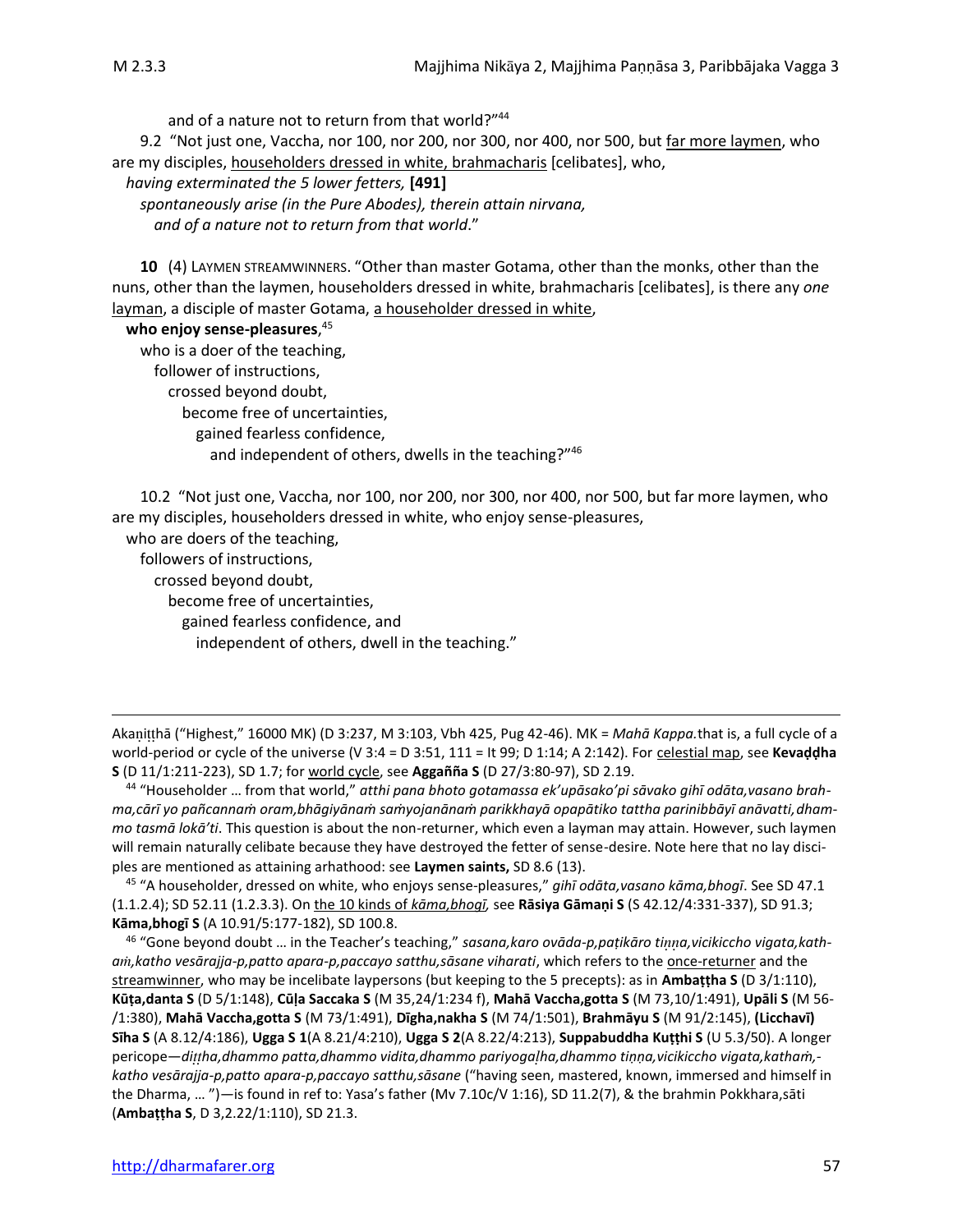### Laywomen saints

**11** (5) LAYWOMEN NON-RETURNERS. "Other than master Gotama, other than the monks, other than the nuns, other than the laymen, householders dressed in white, brahmacharis [celibates]; other than the laymen, householders dressed in white, who enjoy sense-pleasures, is there any one laywoman, a disciple of master Gotama, a householder dressed in white,

**a brahmachari** [a celibate],

who, having exterminated the 5 lower fetters,

spontaneously arises (in the pure abodes), therein attains nirvana,

and of a nature not to return from that world?"

11.2 "Not just one, Vaccha, nor 100, nor 200, nor 300, nor 400, nor 500, but far more laywomen, who are my disciples, householders dressed in white,

brahmacharis [celibates],

who, having exterminated the 5 lower fetters,

spontaneously arise (in the pure abodes), therein attain nirvana,

and of a nature not to return from that world."

**12** (6) LAYWOMEN STREAMWINNERS

"Other than master Gotama,

other than the monks,

other than the nuns,

other than the laymen, householders dressed in white, brahmacharis [celibates]; other than the laywomen, householders dressed in white, brahmacharis [celibate],

is there any one laywoman, a disciple of master Gotama, a householder dressed in white,

#### **who enjoy sense-pleasures**,

who is a doer of the teaching,

follower of instructions,

crossed beyond doubt,

become free of uncertainties,

gained fearless confidence, and

independent of others, dwells in the teaching?"

12.2 "Not just one, Vaccha, nor 100, nor 200, nor 300, nor 400, nor 500, but far more laywomen, who are my disciples, householders dressed in white,

who enjoy sense-pleasures,

who are doers of the teaching, followers of instructions, crossed beyond doubt, become free of uncertainties, gained fearless confidence, and independent of others, dwell in the teaching."

## Vaccha,gotta's lion-roar: The holy life is complete

**13** "Master Gotama, if **master Gotama** were to be the only *one* accomplished in this Dharma, but there were to be *no* accomplished **monks**, **[492]** —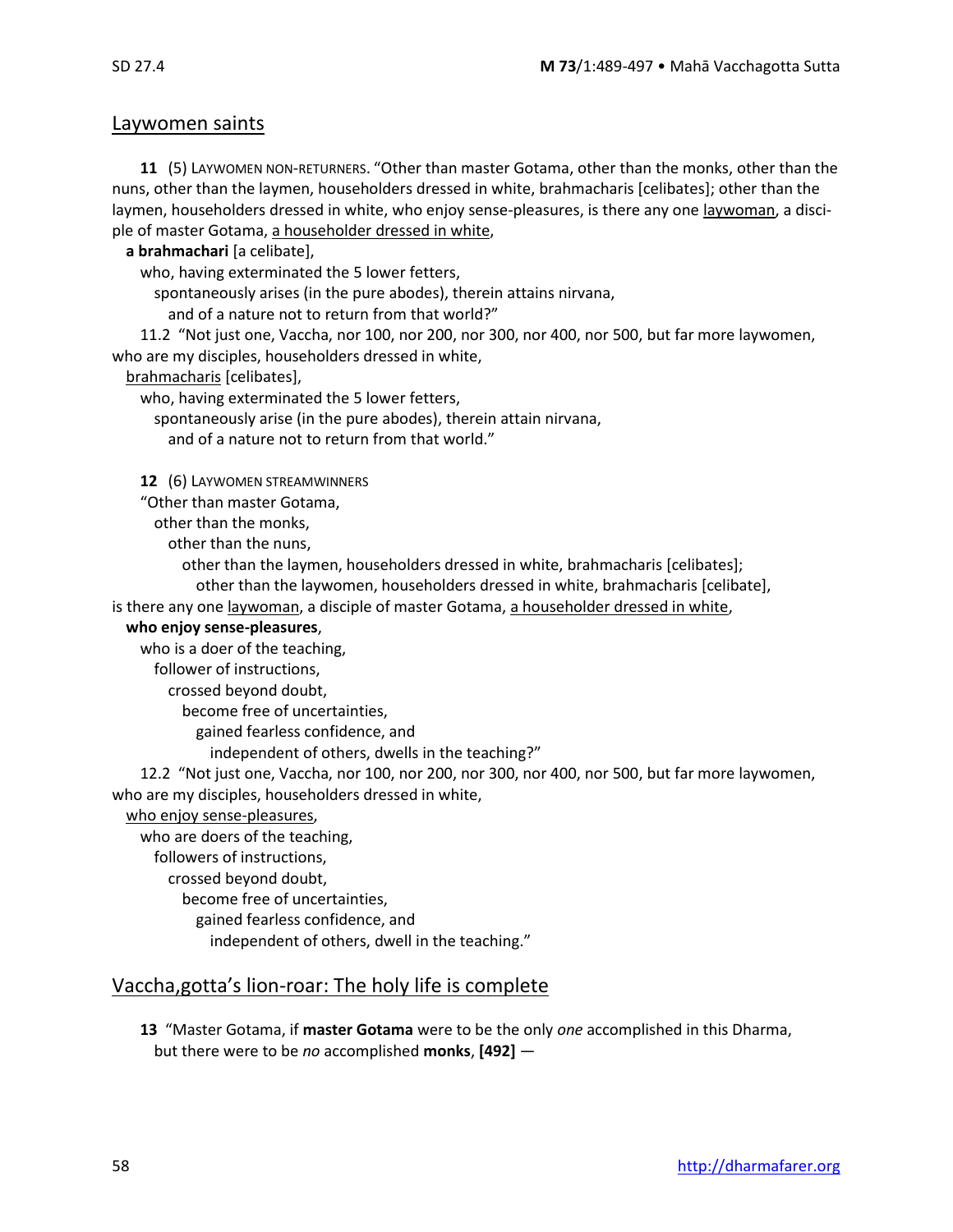then, the holy life would be incomplete on that account.<sup>47</sup> But, master Gotama, because *master Gotama* is accomplished in the Dharma, *and* the monks, too, are accomplished—then, this holy life is thus complete on that account. 13.2 Master Gotama, if master Gotama and the monks were to be the only *ones* accomplished in this Dharma, but there were to be *no* accomplished **nuns** then, the holy life would be incomplete on that account. But, master Gotama, because *master Gotama, the monks, and* the nuns, too, are accomplished in the Dharma—then, this holy life is thus complete on that account. 13.3 Master Gotama, if master Gotama, the monks, and the nuns, were to be the only *ones* accomplished in this Dharma, but there were to be *no* accomplished **laymen householders**, white-dressed brahmacharis then, the holy life would be incomplete on that account. But, master Gotama, because *master Gotama, the monks, the nuns, and* the laymen householders, white-dressed brahmacharis, too, are accomplished in the Dharma—then, this holy life is thus complete on that account. 13.4 Master Gotama, if master Gotama, the monks, the nuns, and the laymen householders, white-dressed brahmacharis, were to be the only ones accomplished in this Dharma, but there were to be *no* accomplished **laymen householders**, dressed in white, who enjoy sense-pleasures then, the holy life would be incomplete on that account. But, master Gotama, because *master Gotama, the monks, the nuns, the laymen householders, white-dressed brahmacharis, and* the laymen householders dressed in white, who enjoy sense-pleasures, too, are accomplished in the Dharma—then, this holy life is thus complete on that account. 13.5 Master Gotama, if master Gotama, the monks, the nuns, the laymen householders, white-dressed brahmacharis, and the laywomen householders, white-dressed brahmacharis, were to be the only ones accomplished in this Dharma, but there were to be *no* accomplished **laywomen householders**, white-dressed **[493]** brahmacharis then, the holy life would be incomplete on that account. But, master Gotama, because *master Gotama, the monks, the nuns, the laymen householders, white-dressed brahmacharis, the laymen householders dressed in white who enjoy sense-pleasures, and* the laywomen householders, white-dressed brahmacharis, too, are accomplished in the Dharma—then, this holy life is thus complete on that account. 13.6 Master Gotama, if master Gotama, the monks, the nuns, the laymen householders, white-dressed brahmacharis, and the laywomen householders, white-dressed brahmacharis, were to be the only ones accomplished in this Dharma,

<sup>47</sup> *Sace hi bho gotama imaṁ dhammaṁ bhavaṁ yeva gotamo ārādhako abhavissa, no ca kho bhikkhū ārādhakā abhavissaṁsu; evam idaṁ brahma,cariyaṁ aparipūraṁ abhavissa ten'aṅgena.*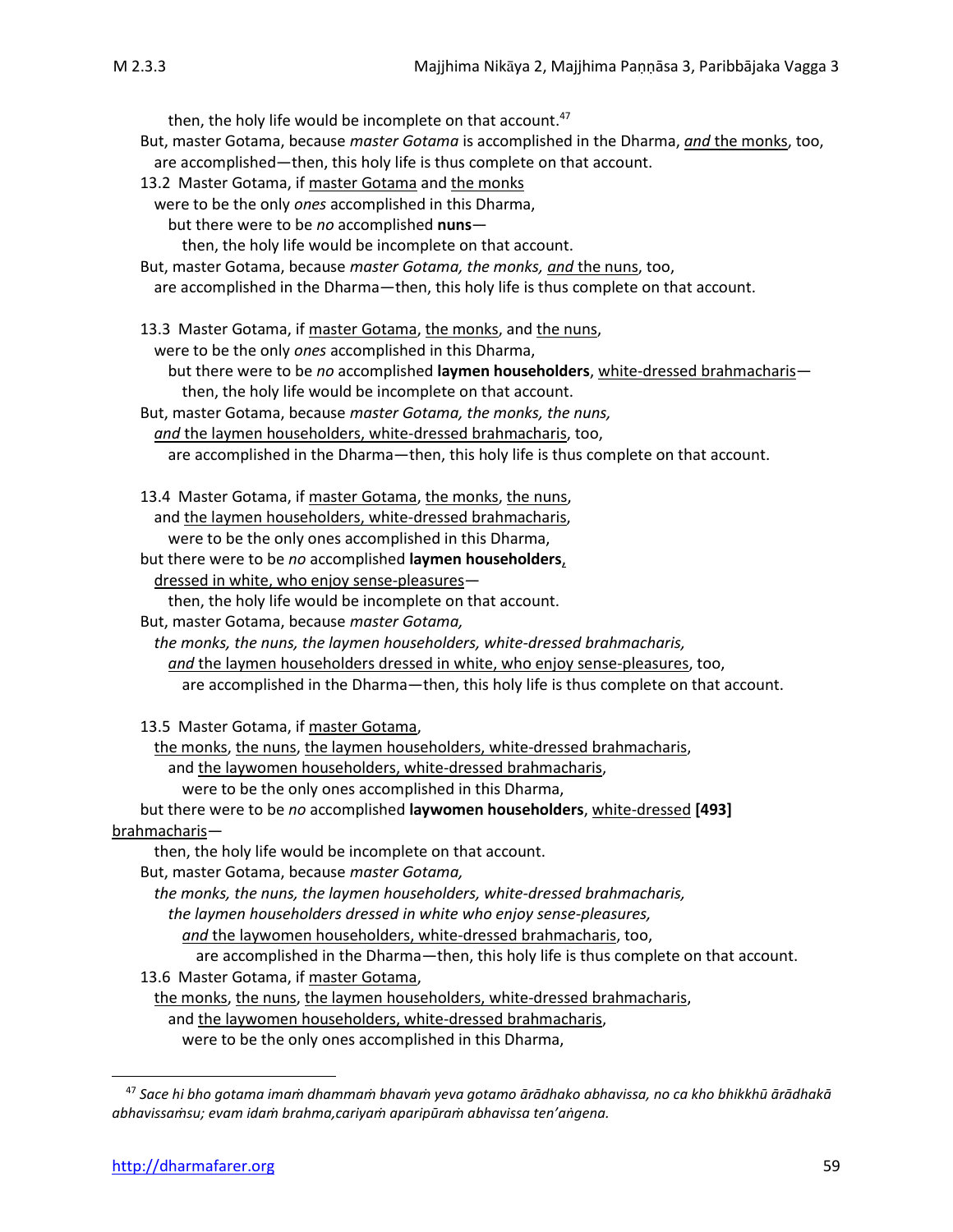but there were to be *no* accomplished **laywomen householders dressed in white**, **who enjoy sensepleasures**—then, the holy life would be incomplete on that account.

But, master Gotama, because *master Gotama,* 

*the monks, the nuns, the laymen householders, white-dressed brahmacharis, the laymen householders dressed in white, who enjoy sense-pleasures, the laywomen householders, white-dressed brahmacharis,* 

*and* the laywomen householders dressed in white who enjoy sense-pleasures, too, are accomplished in the Dharma—then, this holy life is thus complete on that account.<sup>48</sup>

## The Ganges simile<sup>49</sup>

**14** Master Gotama, just as the river Ganges slopes towards the ocean, leads to the ocean, inclines towards the ocean, flowing into the ocean,<sup>50</sup>

even so, this assembly of master Gotama, with its householders and renunciants,<sup>51</sup> slopes towards nirvana, leads to nirvana, inclines towards nirvana, touching into nirvana.<sup>52</sup>

## Vaccha,gotta joins the order

- **15** Excellent, master Gotama! Excellent, master Gotama! Just as if one were to place upright what had been overturned, or
	- were to reveal what was hidden, or

were to show the way to one who was lost, or

were to hold up a lamp in the dark so that those with eyes could see forms,

even so, in numerous ways, has the Dharma been made clear by master Gotama.

I go to master Gotama for refuge, to the Dharma, and to the community of monks.

May I receive the going-forth before master Gotama; <sup>53</sup> may I receive the ordination." **[494]**

16 <sup>54</sup> "Vaccha, anyone who was previously a follower of an outside teaching and wishes to go forth in this Dharma and Vinaya, and wishes for the ordination, has to go on a probation of 4 months.<sup>55</sup>

<sup>&</sup>lt;sup>48</sup> These sections, beginning from §7 up to here [§13.6], parallel, on a smaller scale, the section on the 10 kinds of disciples (*sāvaka*) in **Pāsādika S** (D 29,10-12.183), SD 40.6.

 $49$  This imagery is perhaps the most common imagery in the Samyutta, illustrating the various aspects of the Dharma leading to nirvana, and is as such called **Gaṅgā Peyyāla** (the Ganges repetition). They occur at the end of the foll: Magga Saṁyutta (S 5:38), Satipaṭṭhāna Saṁyutta (S 5:190), Indriya Saṁyutta (S 5:241), Bala Saṁyutta (S 5:251), & Iddhi,pāda Saṁyutta (S 5:290). The Saṁyukta Āgama versions of the Mahā Vaccha,gotta, however, do not have this simile; instead they compare the disciple's gradual awakening toward nirvana to how water from heavy rain flows towards the sea ( $S\bar{A}$  964 = T2/247a15 &  $S\bar{A}$ 2 198 = T2.446c17).

<sup>50</sup> *Seyyathā'pi, bho gotama, gaṅgā nadī samudda'ninnā samudda'poṇā samudda'pabbhārā samuddaṁ āhacca tiṭṭhati.* This simile is found in **Mahā Vaccha,gotta S** (M 73,14/1:493), **Samudda,ninna S 1** (S 45.97/5:39), **Samudda,ninna S 7** (S 45.109/5:40), **Samudda,ninna S 13** (S 45.121/5:41), **Samudda,ninna S 19** (S 45.133/5:41). The expression *āhacca tiṭṭhati* is fig here, but also occurs as *amata,dvāraṁ āhacca tiṭṭhati,* "he stands knocking at the door of the deathless" (S 2:43, 45, 58, 80).

<sup>51</sup> *Parisā sa,gahaṭṭha,pabbajitā,* cf V 1:115.

<sup>52</sup> *Evam evâyaṁ bhoto gotamassa parisā sa,gahaṭṭha,pabbajitā nibbāna,ninnā nibbāna,poṇā nibbāna,pabbhārā nibbānaṁ āhacca tiṭṭhati*. See 2 prec nn. On *āhacca,* see SD 50.1 (2.2.1.1) ad loc.

<sup>53</sup> Note that even up to this point, Vaccha,gotta addresses the Buddha as "master Gotama" (*bho Gotama*). But see §16b where he begins to address the Buddha as *bhante.*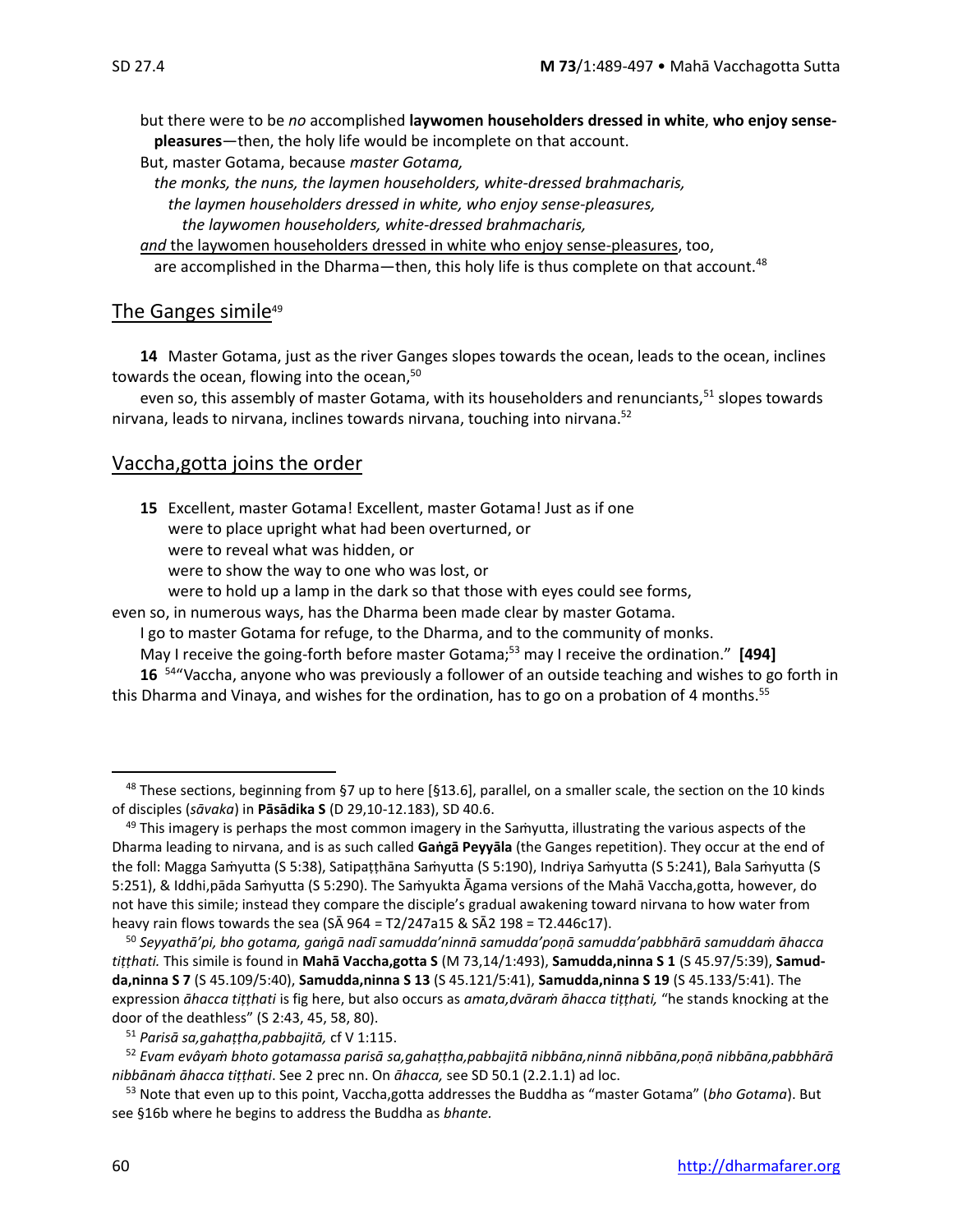At the end of the 4 months, the monks who are satisfied<sup>56</sup> would give him the going-forth [novice initiation] and ordain him into the state of a monk [higher ordination].

However, I see a difference amongst individuals here."<sup>57</sup>

16.2 "If, bhante,<sup>58</sup> anyone who was previously a follower of an outside teaching and wishes to go forth in this Dharma and Vinaya, and wishes for the ordination, has to go on *a probation of 4 months,* … I will take that probation for 4 years!

At the end of the 4 years, let the monks who are satisfied give me the going-forth [novice initiation] and ordain me into the state of a monk [higher ordination]."<sup>59</sup>

**17** Then Vaccha,gotta the wanderer, received the going forth and the ordination in the presence of the Blessed One. 60

#### Vaccha,gotta learns about psychic powers

17.2 And, the venerable Vaccha,gotta, not long after he was ordained, half a month after he was ordained, the venerable Vaccha,gotta approached the Blessed One, and saluted him. Having saluted the Blessed One, he sat down at one side. Seated thus at one side, the venerable Vaccha,gotta said this to the Blessed One:

"Bhante, whatever knowledge that a trainee should attain, I have attained. May the Blessed One teach me a higher teaching (*uttari dhamma*)."<sup>61</sup>

<sup>54</sup> This section on the ordination of outsiders, as at **Kassapa Shanāda S** (D 8,24/1:176), **Mahā Parinibbāna S** (D 16,5.28b-29), SD 9, **Kukkura,vatika S** (M 57,14a/1:391), SD 23.11, **Acela Kassapa S** (S 12.17/2:18-22), SD 18.5, & **Sabhiya S** (Sn 3.6/p102).

<sup>55</sup> This rule and procedure are found at Mv 1.38 = V 1:69; see also D 1:176; M 1:494, 512; S 2:21; Sn p101 f.

<sup>56</sup> "Satisfied," *āraddha,citta,* ie satisfied that the probate has fulfilled all conditions as stipulated at Mv 1.38 = V 1:69 (VA 5:990; DA 2:363; MA 3:106; SA 2:37; SnA 2:436).

<sup>57</sup> *Api ca m'ettha puggala,vemattatā viditā ti.* **Sakhitta S 2** (S 48.13) explains that "the difference in individuals" (*puggala,vemattatā*) is due to one's level in cultivating the 5 spiritual faculties (*indriya*)—faith, effort, mindfulness, concentration, wisdom—"Thus, monks, due to a difference in the faculties there is a difference in the fruits; due to a difference in the fruits, there is a difference among individuals" (S 48.13/5:200). In other words, the Buddha takes exception of him, as he does in the case of the fire-worshipping matter hair ascetics (the 3 **Kassapa brothers**) (V 1:34 f; J 1:82, 4:180; SnA 2:436 citing V 1:71) and **Acela Kassapa** (D 8.24/2:176 f); see SnA 2:436. The wanderer **Sabhiya**, however, has to observe the 4-month probation (Sn 3.6/p102). It is possible that these candidates are already at least streamwinners: see §16b where Vaccha,gotta declares his faith. See **Kukkura,vatika S** (M 57,14.1/- 1:391) n, SD 23.11.

<sup>58</sup> This is the first time the Buddha, Vaccha,gotta addresses the Buddha as *bhante* ("venerable sir")*,* ie, after the Buddha waives the 4-month probation period for wanderers, so that he is accepted into the order immediately.

<sup>59</sup> This response is also recorded of the foll people: Acela Kassapa (**Mahā Sīha,nāda S,** D 8.24/ 2:176 f); the wanderer Subhadda (**Mahā,parinibbāna S,** D 16.5.29/2:152 @ SD 9); the wanderer Vacchagotta (**Mahā Vaccha,gotta S,** M 73.16/1:494); and Māgandiya (**Māgandiya S,** M 75.27/1:512). However, Subhadda's case is unique in that he wins arhathood on the same night. Considering the faith shown in this manner, it is possible that these candidates are already at least streamwinners, which would also explain why the Buddha "sees a difference amongst individuals here." [§16a]. See prec n.

<sup>60</sup> *Alattha kho vaccha,gotto paribbājako bhagavato santike pabbajjaṁ alattha upasampadaṁ*. The preposition *santike* ("in the presence of") here, does not presuppose that the Buddha himself ordains Vaccha,gotta. From what is already stated regarding probation for candidates who are erstwhile "outside the teaching," it is more likely that he is ordained by a chapter of monks.

<sup>61</sup> Comy qu Dhs: "what is the state of trainees" (*katame ca dhammā sekhā*) (Dhs 1016, 1400), and says that nonreturn is attained. He asks the Buddha about the practice of insight for attaining the path of arhathood. The Buddha however sees that he has the supporting conditions for the six direct knowledges. So he is taught calmness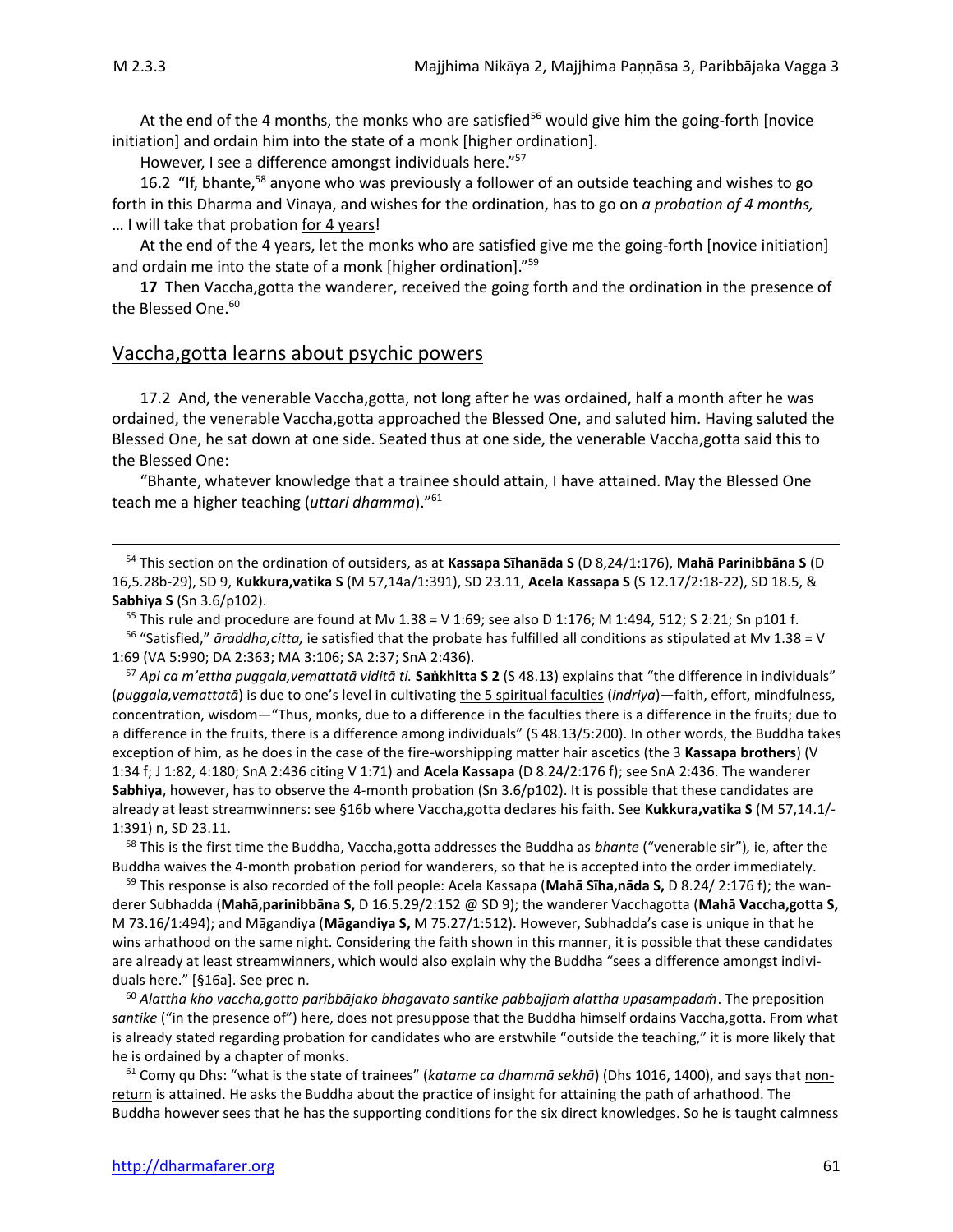**18** "In that case, Vaccha, cultivate two higher teachings: calm and insight [samatha and vipassana].<sup>62</sup> Vaccha, when these two teachings—calm and insight—are cultivated further, they bring about a penetration of the many elements (*dhātu*).

**19** (1) THE VARIOUS PSYCHIC POWER. <sup>63</sup> Vaccha, even as far as you might wish,

'May I wield **the various psychic powers**, thus:<sup>64</sup>

Having been one, may I become many; having been many, may I become one.

May I appear, may I disappear.

May I go unhindered through walls, through ramparts, through mountains as if through space. May I dive in and out of the earth as if it were water.

May I walk on water without sinking as if it were earth.

May I, sitting cross-legged, fly through the air like a winged bird.

May I, with my hand, touch and stroke even the sun and the moon, so mighty and powerful. May I have power over my body up to as far as the Brahmā world.'—

You will gain the ability to witness [to personally experience] any aspect therein, whenever the conditions are right.<sup>65</sup>

**20** (2) THE DIVINE EAR (CLAIRAUDIENCE).<sup>66</sup> Vaccha, even as far as you might wish,

'May I, by means of **the divine-ear element**, **[495]** purified and surpassing the human, hear both kinds of sounds: divine and human, whether near or far.'—

You will gain the ability to witness [to personally experience] any aspect therein, whenever the conditions are right.

21 (3) MIND-READING.<sup>67</sup> Vaccha, even as far as you might wish,

**'May I, having encompassed them with my own mind,** understand the minds of other beings**, of other individuals***.* **68**

*May I know a mind with lust as a mind with lust, and a mind without lust as a mind without lust. May I know a mind with aversion as a mind with aversion,* 

(*samatha*) for producing the five mundane direct knowledge and insight (*vipassanā*) for attaining arhathood. (MA 3:201 f)

<sup>62</sup> *Samatho ca vipassanā ca:* see Intro (4.3).

<sup>63</sup> *Iddhi,vidhā.* Cf **Ākaṅkheyya S** (M 6), which mentions the 6 direct knowledges (*abhiññā*) (M 6.14-19/1:34-36), SD 59.1; See M:ÑB 37. Cf **Kevaha S** (D 11) where the Buddha disapproves of exhibiting such powers (D 11.4-5/- 1:213 f), SD 1.7. For details on the 6 direct knowledges, see Vism 12-13.

 $64$  The foll passage is in the 3<sup>rd</sup> person, but is here rendered as 1<sup>st</sup> person, in keeping with this opening line.

<sup>65</sup> *Yassa yassa ca abhiññā,sacchi,karaṇīyassa dhammassa cittaṁ abhininnāmeti abhiññā,sacchikiriyāya, tatra tatr'eva sakkhi,bhabbataṁ pāpuṇāti sati sati āyatane.* Qu at DA 125. The latter phrase—*tatra tatra…sati sati āyatane*—is a common stock phrase that introduces the attainment of the direct knowledges (*abhiññā*): **Mahā Vaccha,gotta S** (M 73,19/1:494), SD 27.4; **Kāya,gata,sati S** (M 119,29 f/3:96 f), SD 12.21; **Paṁsu,dhovaka S** (A 3.- 100a.4/1:255, SD 19.11a; **Upakkilesa S** (A 5.23/3:16-19); **Pañcaṅgika S** (A 5.28.11/3:27); **Dutiya Iddhi,pāda S** (A 5.68/3:82 f); **Sakkhi,bhabba S** (A 6.71/3:426 f); **Gāvī Upamā S** (A 9.35/4:421 f). It refers to the preliminary conditions (*āyatana*) for the 6 direct knowledges (*abhiññā*) which follow later. The preliminary condition for the first 5 direct knowledges (the mundane ones) is the  $4<sup>th</sup>$  dhyana, and insight, for the  $6<sup>th</sup>$  direct knowledge (the destruction of the influxes, which is supramundane), ie arhathood. See SD 12.21 (6).

<sup>66</sup> "Divine-ear element," *dibba,sota,dhātu,* clairaudience.

<sup>67</sup> *Ceto,pariya,ñāna*.

<sup>68</sup> The following section (italicized) is a list of mental states is apparently taken from **Satipahāna Ss** (D 22.12/- 2:299 = M 10.34/1:59), where it fits more appropriately. (Walshe, D:W 546 n131). On another def of mind-reading (4 kinds), see **Sampasādaniya S** (D 28.6/3:103 f), SD 14.10.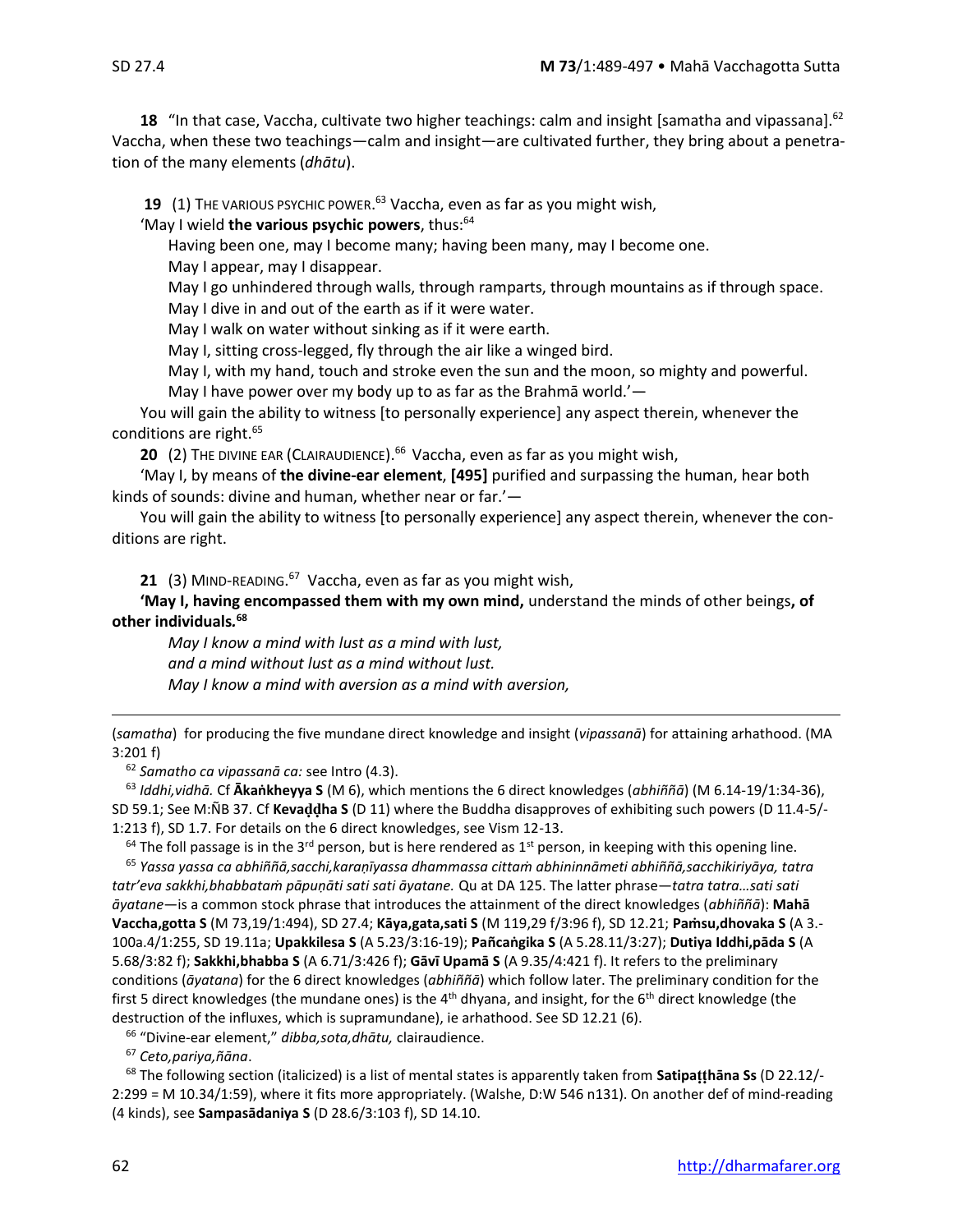*and a mind without aversion as a mind without aversion. May I know a mind with delusion as a mind with delusion, and a mind without delusion as a mind without delusion. May I know a contracted mind [due to sloth and torpor] as a contracted mind, and a distracted mind [due to restlessness and worry] as a distracted mind. May I know an exalted mind [through the lower or higher dhyana] as an exalted mind, and an unexalted mind [not developed by dhyana] as an unexalted mind. May I know a surpassable mind as a surpassable mind, and an unsurpassable mind as an unsurpassable mind. 69 May I know a concentrated mind as a concentrated mind, and an unconcentrated mind as an unconcentrated mind. May I know a released mind as a released mind, and an unreleased mind as an unreleased mind*.'**—**

You will gain the ability to witness [to personally experience] any aspect therein, whenever the conditions are right.

**22** (4) THE KNOWLEDGE OF THE RECOLLECTION OF PAST LIVES. <sup>70</sup> Vaccha, even as far as you might wish,

'May I **recollect my manifold past existence**, that is to say, 1 birth, 2 births, 3 births, 4 births, 5 births, 10 births, 20 births, 30 births, 40 births, 50 births, 100 births, 1000 births, 100,000 births, many aeons of cosmic contraction, many aeons of cosmic expansion, many aeons of cosmic contraction and expansion, thus:

"There I had such a name, belonged to such a clan, had such an appearance. Such was my food, such my experience of joy and pain, such the end of my life. Passing away from that state, I re-arose there. There too I had such a name, belonged to such a clan, had such an appearance. Such was my food, such my experience of joy and pain, such my life-span. Passing away from that state, I re-arose here."'**—**

You will gain the ability to witness [to personally experience] any aspect therein, whenever the conditions are right. **[496]**

**23** (5) THE KNOWLEDGE OF DEATH AND BIRTH (THE DIVINE EYE).<sup>71</sup> Vaccha, even as far as you might wish, **'May I see—by means of** the divine eye **[clairvoyance],<sup>72</sup> purified and surpassing the human—beings passing away and re-arising, and he knows how they are inferior and superior, beautiful and ugly, fortunate and unfortunate, in the heavens, in the suffering states, faring in accordance to their karma:** 

<sup>69</sup> Unsurpassable (*anuttaraṁ*) mind, probably synonymous with "developed" mind. See D:W 592 n667.

<sup>70</sup> *Pubbe,nivāsanânussati,āa*, lit "the knowledge of the recollection of past dwellings [existences]." The remainder of this is expanded into 4 sections in **Brahma,jāla S** (D 1.1.31-34/1:13-16 @ SD 25.3(76.3)) and 3 sections in **Sampasādaniya S** (D 27.15-17/3:107-112 @ SD 10.12). In both cases, each explains how the eternalist view arose. This knowledge and the foll three (ie 4-6) constitutes "the 3 knowledges" (*te,vijja*) of the Buddha and the arhats (D 3:220, 275; A 5:211), and is a shorthand for "the 6 knowledges" (*cha-ḷ-ābhiñña*) listed here and elsewhere. This knowledge is detailed at Vism 13.13-71/411-423.

<sup>71</sup> *Cutûpapāta ñāa,* "the knowledge of the falling away and rebirth (of beings)," or "knowledge of rebirth according to karma" (*yathā,kammûpaga ñāa*)*,* or "the divine eye" (*dibba,cakkhu*)l, ie clairvoyance, not to be confused with the Dharma-eye (*dhamma,cakkhu*) (see §104 n). On the relationship of this knowledge to the 62 grounds for wrong views, see **Brahma,jāla S** (D 1), SD 25.3 (76.3).

<sup>72</sup> *Dibba,cakkhu*, clairvoyance, not to be confused with the Dharma-eye (*dhamma,cakkhu*) (see n in 104). On the relationship of this knowledge to the 62 grounds for wrong views, see **Brahma,jāla S** (D 1), SD 25.3 (76.3). See prec n.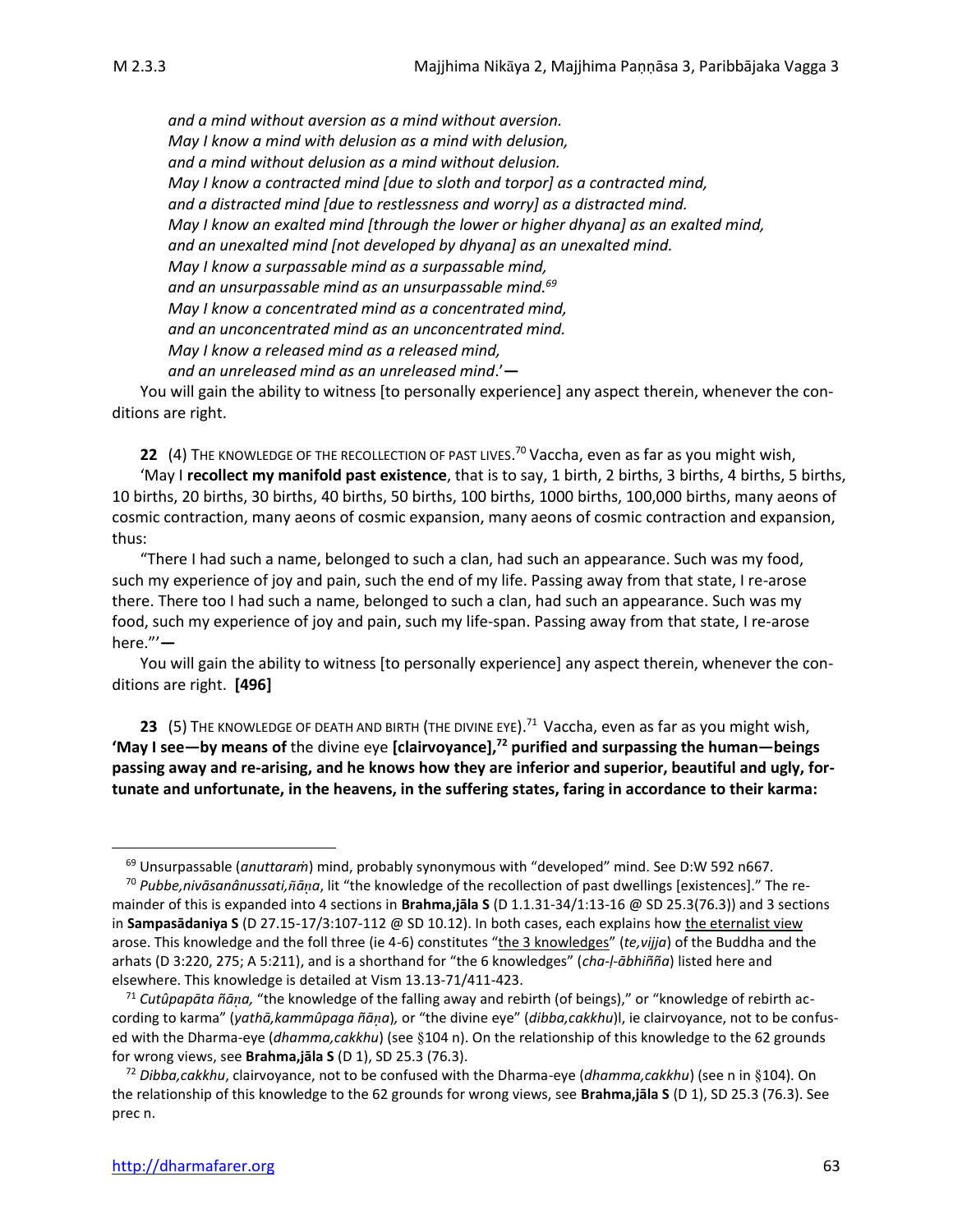"These beings—who were endowed with evil conduct of body, speech, and mind, who reviled the noble ones, held wrong views and undertook actions under the influence of wrong views—after death, with the body's breaking up, have re-arisen in a plane of misery, a bad destination, a lower realm, in hell.

But these beings—who were endowed with good conduct of body, speech, and mind, who did not revile the noble ones, who held right views and undertook actions under the influence of right views after death, with the body's breaking up, have reappeared in a happy destination, in heaven."'**—**

You will gain the ability to witness [to personally experience] any aspect therein, whenever the conditions are right.

**24** (6) THE KNOWLEDGE OF THE DESTRUCTION OF MENTAL INFLUXES. <sup>73</sup> Vaccha, even as far as you might wish,

'May I, having right here and now realized for myself through direct knowledge, upon attaining the freedom of mind and freedom by wisdom that are influx-free with the destruction of the mental influxes, dwell therein."**—**

You will gain the ability to witness [to personally experience] any aspect therein, whenever the conditions are right."

## Vaccha,gotta becomes an arhat

**25** Then, the venerable Vaccha,gotta, being satisfied, rejoiced in the Blessed One's word, rose from his seat, saluted the Blessed One, and going rightwise, departed.

**26** THE FULL ARHATHOOD PERICOPE<sup>74</sup>

Then, the venerable Vaccha,gotta, dwelling alone, aloof, diligent, exertive, and resolute,

in no long time at all, right here and now, having realized it for himself through direct knowledge, attained and dwelled in the supreme goal of the holy life,

for the sake of which sons of family rightly go forth from the household life into homelessness.

26.2 THE ARHAT'S REVIEW KNOWLEDGE. He directly knew:

| "Birth is destroyed,                                                         | khīņa,jāti              |
|------------------------------------------------------------------------------|-------------------------|
| the holy life has been lived,                                                | vusitam brahma, cariyam |
| done what is to be done,                                                     | katam karanīyam         |
| there is no more of this state of being."75                                  | nâparam itthattāyâti    |
| 26.3 And the venerable Vaccha, gotta became one of the arhats. <sup>76</sup> |                         |

## Vaccha,gotta informs the Buddha

**27.1** Now, at that time, some monks were going to see the Blessed One. The venerable Vaccha,gotta saw them coming from the distance. Seeing the monks, he approached them, and said this to them: **[497]**

<sup>73</sup> *Āsava-k,khaya,ñāa,* ie the knowledge of the destruction of: (1) sense-desire (*kām'āsava*), (2) (desire for eternal) existence or becoming (*bhav'āsava*), (3) wrong views (*dih'āsava*), (4) ignorance (*avijjâsava*), which defines the state of arhathood: see Intro (4.2) sv *khīṇ'āsava*.

<sup>74</sup> For details, see **Poṭthapāda S** (D 9,56.2+56.3), SD 7.14.

<sup>75</sup> On this para and the next (the attainment of arhathood), see **Poṭṭhapāda S** (D 9,56.2/1:203) n, SD 7.14.

<sup>76</sup> See **Vaccha,gotta Thera,gāthā**: *Tevijjo'haṁ mahā,jhāyī ceto,samatha,kovido | sadattho me anuppatto kataṁ buddhassa sāsanaṁ,* "One with the 3 knowledges am I, a great meditator, skilled in stilling the mind, | I have won the true goal, the Buddha's teaching has been done." (Tha 112)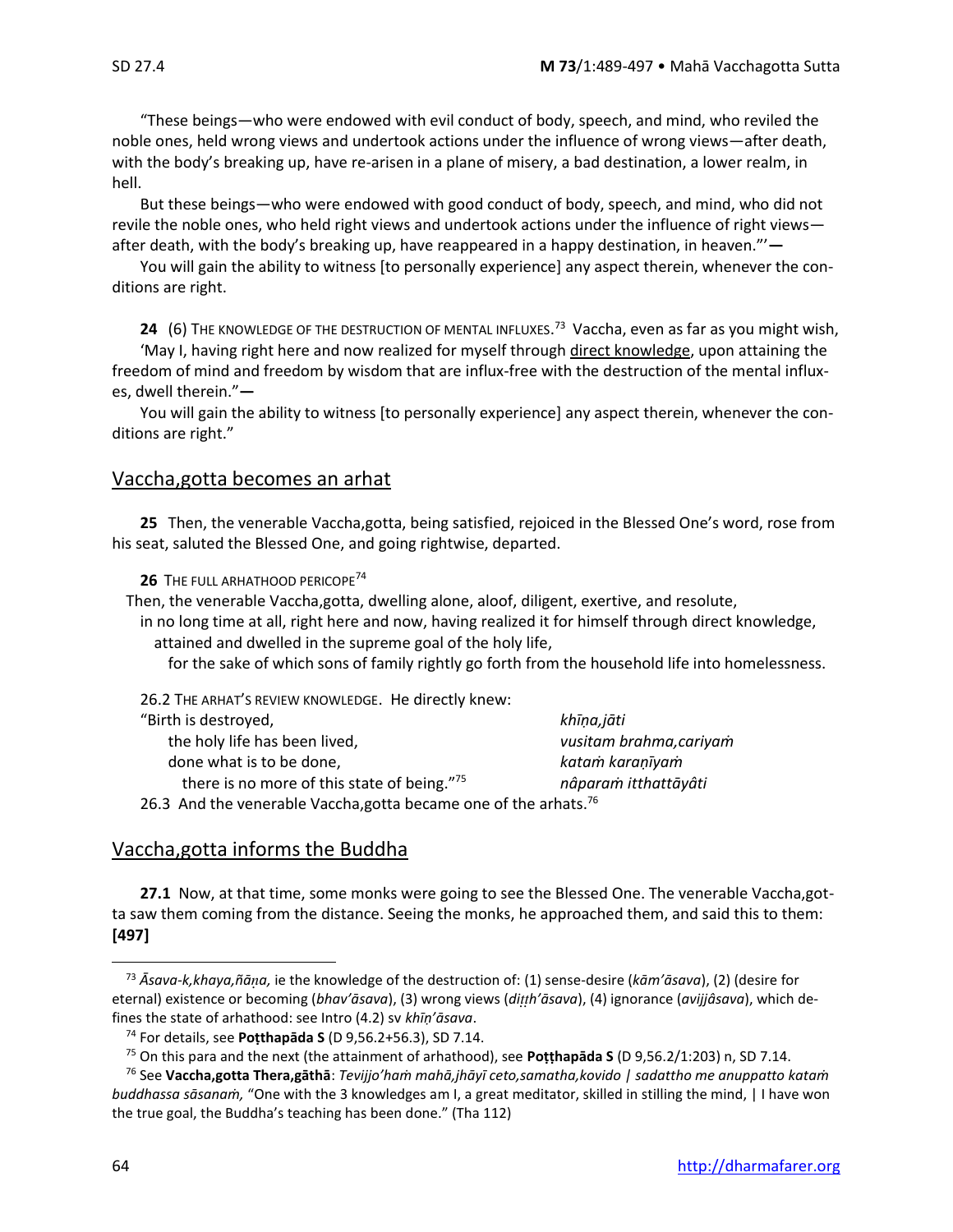"Where are the venerables going?"

"We are going to see the Blessed One, avuso."

"In that case, may the venerables pay homage in my name with their heads at the Blessed One's feet, saying, 'Bhante, the monk Vaccha,gotta pays homage with his head at the Blessed One's feet.'

Then say, 'The Blessed One has been served [worshipped] by me! The Sugata [well-farer] has been served [worshipped] by me!"77

"Yes, avuso," the monks replied the venerable Vaccha,gotta in assent.

**27.2** Then the monks approached the Blessed One, saluted him, and then sat down at one side. Seated thus at one side, the monks said this to the Blessed One:

"Bhante, the venerable Vaccha,gotta pays homage with his head at the Blessed One's feet, and says thus:

'The Blessed One has been served [worshipped] by me! The Sugata [well-farer] has been served [worshipped] by me!'"

**28** "Before this, bhikshus, having read his mind with my own, I already knew of the monk Vaccha, gotta, thus:

The monk Vaccha, gotta is one who has attained the 3 knowledges, $78$  one of great psychic power, of great might.'

28.2 And the devas, $79$  too, told me this,

'The monk Vaccha,gotta is one who has attained the 3 knowledges, one of great psychic power, of great might.'

The Blessed One said this. Satisfied, the monks rejoiced in the Blessed One's word.

#### — evaṁ —

## Bibliography

Analayo Bhikkhu

2007 *A Comparative Study of the Majjhima-Nikāya*. Habilitationsschrift [postdoctoral thesis for professorship], Marburg, 2007. See M 73.

Karunadasa, Y

1994 "The moral life: Both as a means and an end" [Course of lectures given at the School of Oriental and African Studies, University of London, 1983] *Middle Way*

<sup>77</sup> *Pariciṇṇo me bhagavā, pariciṇṇo me sugato.* "Has been served," *pariciṇṇa,* here is an arhat's lingo or intended language, with which Vaccha,gotta informs the Buddha of his arhathood. The reporting monks probably do not understand the statement's real meaning; so, the Buddha explains its significance to them. Cf M 144,7/3:264 = S 35.87/4:57; Tha 178, 604, 687, 792, 891.

<sup>&</sup>lt;sup>78</sup> The 3 knowledges (*te,vijjā*) are: (1) retrocognition (*pubbe,nivāsânussati,ñāṇa,* ie, the recollection of past lives; (2) the divine eye (*dibba,cakkhu*) or clairvoyance; & (3) the knowledge of the destruction of the mental influxes (*āsava-k,khaya,ñāa*), that ends rebirth (Cv 7.1.4/**V** 2:183 (Bhaddiya); **D 33,**1.10(58)/3:220, **34,**1.4(10)/3:275; **M 4**,- 27-33/1:22, **27,**23-25/1:182 f, **36,**38-44/1:2478-249, **39,**19-21/1:278-280**, 51,**24-26/1:347 f, **65,**18-21/1:441 f, **76,-** 47-50/1:522, **79,**41-44/2:38 f, **101,**42-45/2:226 f; **S 6**.**5/**1:146\* (v582), **8.7**/1:192\* (v736), **8.9**/1:194\* (v749); **A 3.- 59**.2-4/1:166 f; **Sn** 656; cf (on the 3rd knowledge, *āsava-k,khaya,ñāṇa*) **M 9,**70/1:55, **112,**20/3:36. These 3 are superknowledges (*superknowledges*), but only the 3rd is a "direct knowledge" (*aññā*), as it leads to arhathood. The 3-knowledge arhat (*te,vijja arahata*) is one who, with *samatha* as basis, have attained 4 or more dhyanas. The *te, vijjā* here is the antithesis of the brahminical *ti,veda* (A 1:163; Sn 594; SnA 463). See PED, sv vijjā.

 $79$  Ie, devatas with such abilities (MA 3:202); cf DA 120.